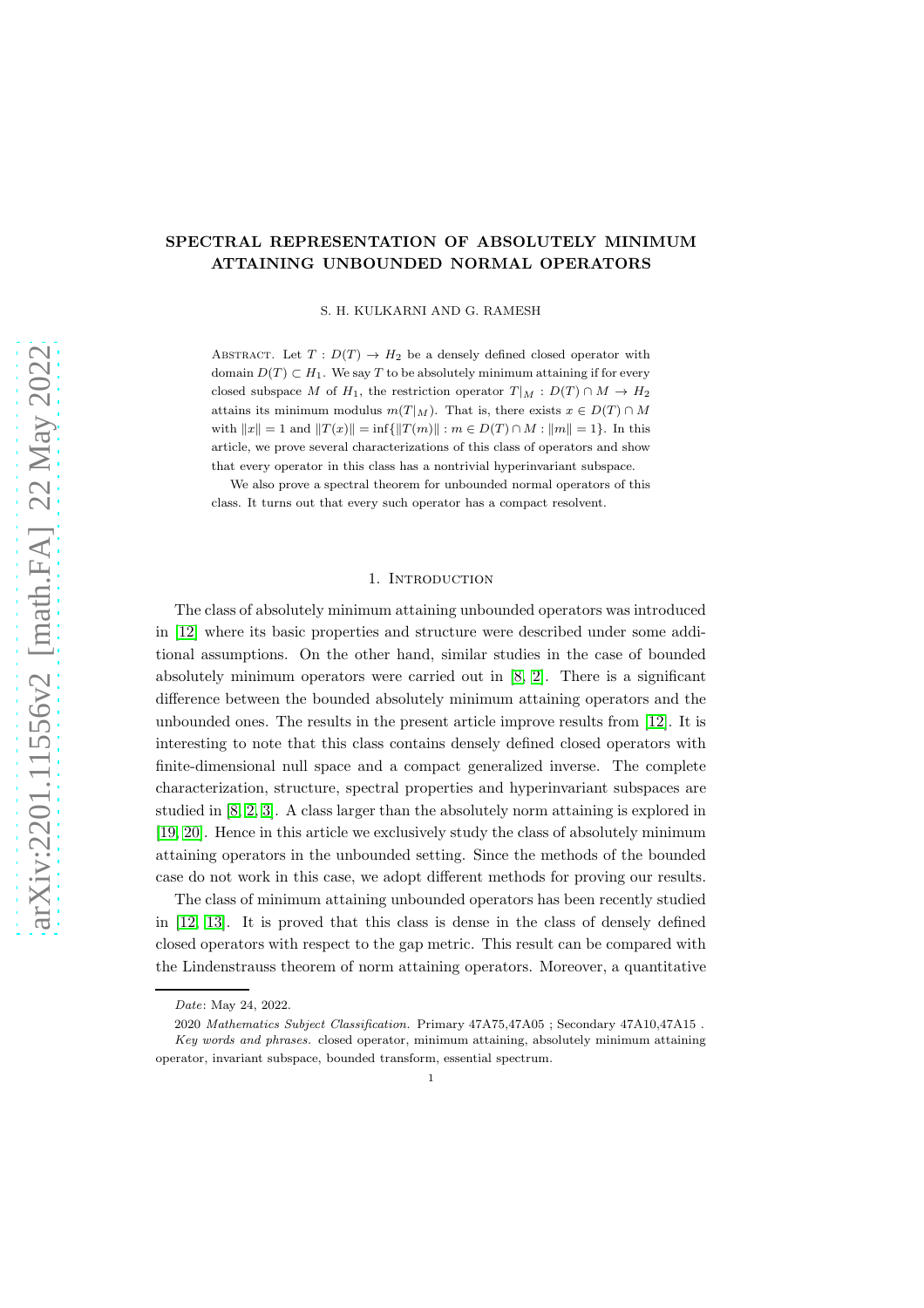version of the Lindenstrauss theorem for minimum attaining operators is discussed in [\[1\]](#page-15-5).

In this article we prove that a densely defined closed operator is absolutely minimum attaining if and only if it has a finite-dimensional null space and the Moore-Penrose inverse (generalized inverse) of the operator is compact. Using this characterization we study some properties of this class of operators. In particular, we prove a spectral theorem for absolutely minimum attaining unbounded normal operators. The Spectral Theorem for unbounded normal operators is already available in the literature, for example, in [\[22\]](#page-16-2). Since the class considered by us is a subclass of this class, we need to emphasize that the spectral theorem proved by us is of a different type and should be compared with the spectral theorem for compact normal operators. In the end, we show that every such operator has a non-trivial hyperinvariant subspace.

In the second section we provide basic results which will be used throughout the article. In the third section, we prove main results of this paper.

## 2. Preliminaries

In this section we give details of basic notations, definitions and results which we need to prove our main results.

Throughout we work with infinite-dimensional complex Hilbert spaces denoted by  $H, H_1, H_2$  etc. The inner product and the induced norm on these spaces are denoted by  $\langle \cdot \rangle$  and  $\|.\|$ , respectively. If T is a linear operator with domain  $D(T)$ , a subspace of  $H_1$  and taking values in  $H_2$ , then T is said to be densely defined if  $D(T)$ is dense in  $H_1$ . The graph  $G(T)$  of T is defined by  $G(T) := \{(x, Tx) : x \in D(T) \} \subseteq$  $H_1 \oplus H_2$ . We say T to be a closed operator if  $G(T)$  is closed. Equivalently, we can say that T is closed if and only if for every sequence  $(x_n)$  in  $D(T)$  such that  $x_n \to x \in H_1$  and  $Tx_n \to y \in H_2$ , then  $x \in D(T)$  and  $Tx = y$ .

The closed graph Theorem [\[22\]](#page-16-2) assert that an everywhere defined closed operator is bounded. That is, the domain of an unbounded closed operator must be a proper subspace of a Hilbert space.

The space of all bounded operators between  $H_1$  and  $H_2$  is denoted by  $\mathcal{B}(H_1, H_2)$ and the class of all closed operators between  $H_1$  and  $H_2$  is denoted by  $\mathcal{C}(H_1, H_2)$ . We write  $\mathcal{B}(H)$  for  $\mathcal{B}(H, H)$  and  $\mathcal{C}(H)$  for  $\mathcal{C}(H, H)$ . We denote the space of all compact operators between  $H_1$  and  $H_2$  by  $\mathcal{K}(H_1, H_2)$  and  $\mathcal{K}(H, H)$  by  $\mathcal{K}(H)$ . Let us denote by  $\mathcal{F}(H_1, H_2)$ , the space of all finite rank bounded operators from  $H_1$ into  $H_2$  and by  $\mathcal{F}(H)$ , the space of all finite rank bounded operators on H.

The unit sphere of a subspace M of H is defined by  $S_M := \{x \in M : ||x|| = 1\}.$ If M is closed, then the othogonal projection of H onto M is denoted by  $P_M$ .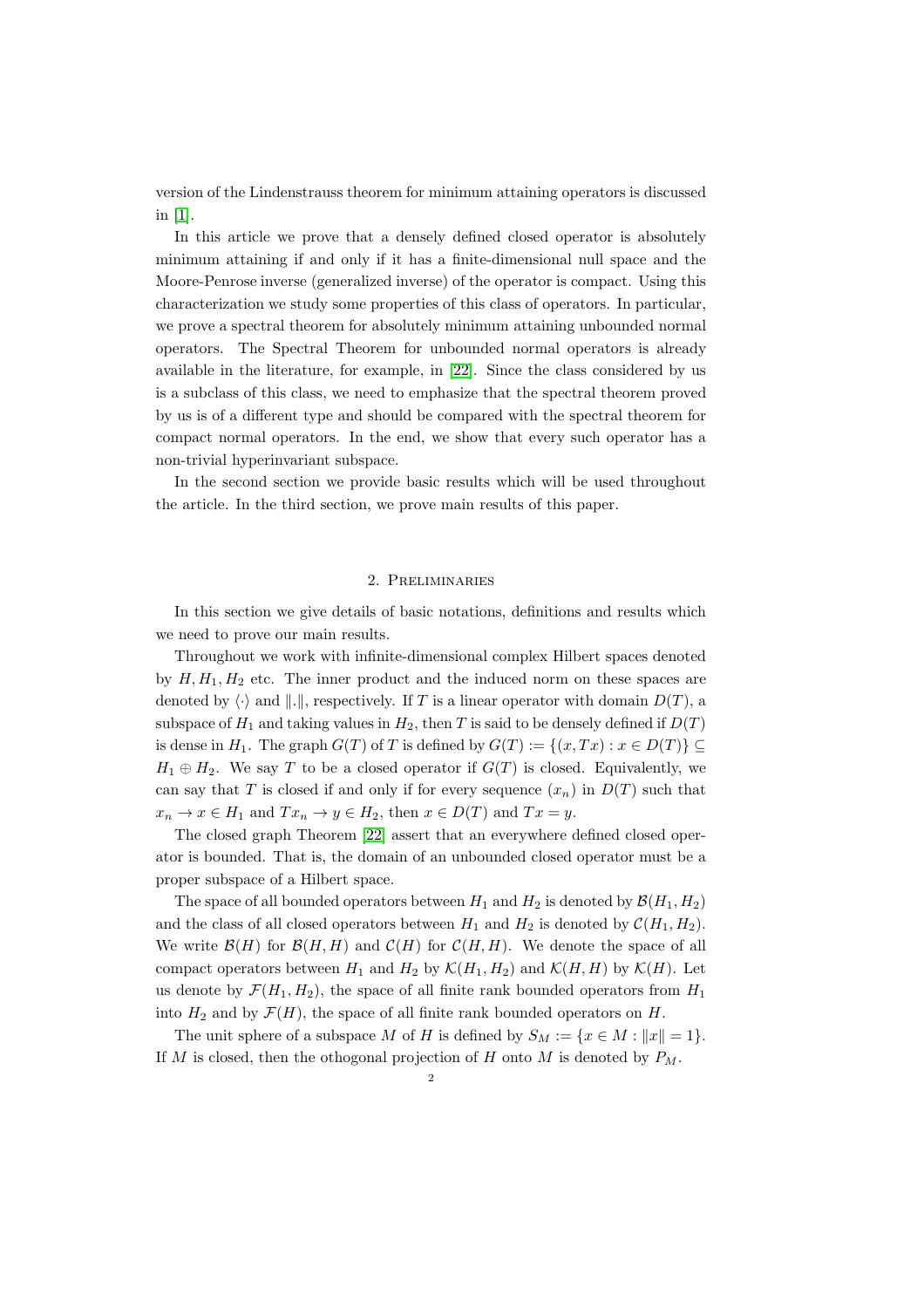The null space and the range space of  $T \in \mathcal{C}(H_1, H_2)$  are denoted by  $N(T)$  and  $R(T)$  respectively and the space  $C(T) := D(T) \cap N(T)^{\perp}$  is called the carrier of T. In fact,  $D(T) = N(T) \oplus^{\perp} C(T)$  [\[4,](#page-15-6) page 340].

If S and T are closed operators with the property that  $D(T) \subseteq D(S)$  and  $Tx = Sx$  for all  $x \in D(T)$ , then T is called the restriction of S denoted by  $T \subseteq S$ , and S is called an extension of T, which is denoted by  $T \subseteq S$ . Furthermore,  $S = T$ if and only if  $S \subseteq T$  and  $T \subseteq S$ .

If  $T$  is a densely defined operator, then there exists a unique linear operator (in fact, a closed operator)  $T^* : D(T^*) \to H_1$ , with

 $D(T^*) := \{ y \in H_2 : x \to \langle Tx, y \rangle \text{ for all } x \in D(T) \text{ is continuous} \} \subseteq H_2$ 

satisfying  $\langle Tx, y \rangle = \langle x, T^*y \rangle$  for all  $x \in D(T)$  and  $y \in D(T^*)$ .

A densely defined operator  $T \in \mathcal{C}(H)$  is said to be

- (1) normal if  $T^*T = TT^*$
- (2) self-adjoint if  $T = T^*$
- (3) positive if  $\langle Tx, x \rangle \geq 0$  for all  $x \in D(T)$
- (4) symmetric if  $T \subseteq T^*$ . In other words, T is symmetric if  $\langle Tx, y \rangle = \langle x, Ty \rangle$ for every  $x, y \in D(T)$ .

If T is positive, then there exists a unique positive operator S such that  $T = S^2$ . The operator S is called the square root of T and it is denoted by  $S = T^{\frac{1}{2}}$ .

A bounded operator  $V \in \mathcal{B}(H_1, H_2)$  is said to be a partial isometry if  $||Vx||_2 =$  $||x||_1$  for all  $x \in N(V)^{\perp}$ . In this case  $N(V)^{\perp}$  is called the initial space of V and  $R(V)$  is called the final space of V.

If  $T \in \mathcal{C}(H_1, H_2)$  is densely defined, then the operator  $|T| := (T^*T)^{\frac{1}{2}}$  is called the modulus of T. There exists a unique partial isometry  $V : H_1 \to H_2$  with initial space  $\overline{R(T^*)}$  and the final space  $\overline{R(T)}$  such that  $T = V|T|$ . This factorization of  $T$  is called the polar factorization or the polar decomposition of  $T$ .

It can be verified that  $D(|T|) = D(T)$  and  $N(|T|) = N(T)$  and  $\overline{R(|T|)} = \overline{R(T^*)}$ . Let  $T \in \mathcal{C}(H)$  be densely defined. The resolvent of T is defined by

$$
\rho(T) := \{ \lambda \in \mathbb{C} : (T - \lambda I)^{-1} \in \mathcal{B}(H) \}.
$$

The set  $\sigma(T) = \mathbb{C} \setminus \rho(T)$  is called the spectrum of T. The set

 $\sigma_p(T) = {\lambda \in \mathbb{C} : T - \lambda I : D(T) \to H \text{ is not one-to-one}}$ 

is called the point spectrum of  $T$ .

For a self-adjoint operator  $T \in \mathcal{C}(H)$ , the *discrete spectrum*  $\sigma_d(T)$  is defined as the set of all isolated eigenvalues of T with finite multiplicity. The set  $\sigma_{ess}(T)$  =  $\sigma(T) \setminus \sigma_d(T)$  is called the *essential spectrum* of T. For more details of this concept we refer [\[23,](#page-16-3) Definition 8.3, page 178].

We refer  $[25, 10, 22, 5, 23]$  $[25, 10, 22, 5, 23]$  $[25, 10, 22, 5, 23]$  $[25, 10, 22, 5, 23]$  $[25, 10, 22, 5, 23]$  for the above basics of unbounded operators.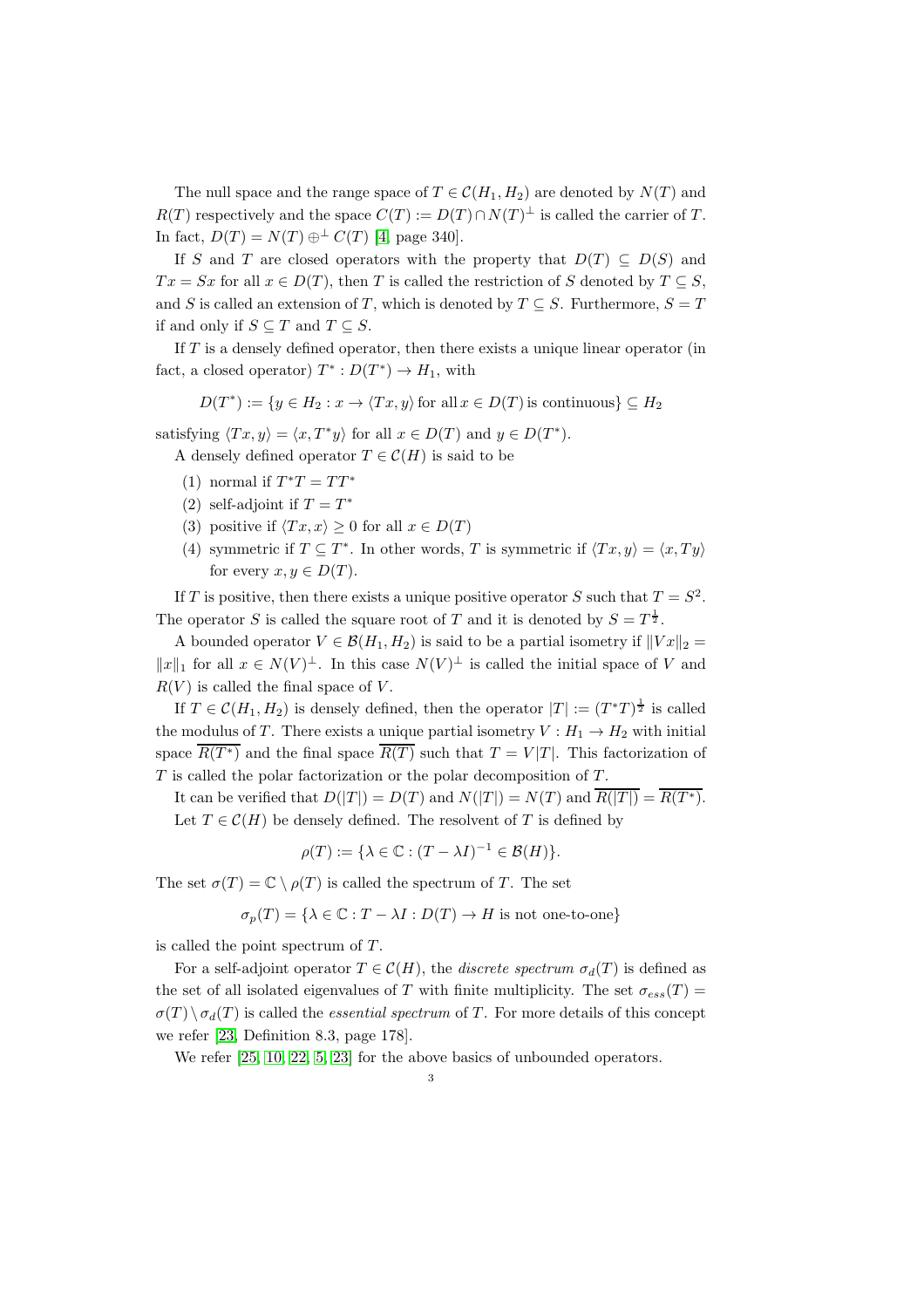Here we recall the definition and properties of the Moore-Penrose inverse (or generalized inverse) of a densely defined closed operator that we need for our purpose.

If  $T \in \mathcal{C}(H_1, H_2)$  is densely defined, then there exists a unique densely defined operator  $T^{\dagger} \in \mathcal{C}(H_2, H_1)$  with domain  $D(T^{\dagger}) = R(T) \oplus^{\perp} R(T)^{\perp}$  and has the following properties:

- (1)  $TT^{\dagger}y = P_{\overline{R(T)}}y$ , for all  $y \in D(T^{\dagger})$
- (2)  $T^{\dagger}Tx = P_{N(T)^{\perp}}x$ , for all  $x \in D(T)$
- (3)  $N(T^{\dagger}) = R(T)^{\perp}$ .

The operator  $T^{\dagger}$  is called the *Moore-Penrose inverse* of T. An alternative definition of  $T^{\dagger}$  is given below.

For every  $y \in D(T^{\dagger})$ , let

$$
L(y) := \left\{ x \in D(T) : \|Tx - y\| \le \|Tu - y\| \text{ for all } u \in D(T) \right\}.
$$

Here any  $u \in L(y)$  is called a *least square solution* of the operator equation  $Tx = y$ . The vector  $x = T^{\dagger}y \in L(y)$ , and  $||T^{\dagger}y|| \le ||x||$  for all  $u \in L(y)$  and it is called the least square solution of minimal norm. A different treatment of  $T^{\dagger}$  is given in [\[4,](#page-15-6) Pages 314, 318-320], where the authors call this as "the Maximal Tseng generalized Inverse".

Next we define minimum attaining operators and the absolutely minimum attaining operators.

**Definition 2.1.** [\[4,](#page-15-6) [10\]](#page-15-7) Let  $T \in \mathcal{C}(H_1, H_2)$  be densely defined. Then

$$
m(T) := \inf \{ ||Tx|| : x \in S_{D(T)} \}
$$

is called the minimum modulus of  $T$ . The operator  $T$  is said to be bounded below if and only if  $m(T) > 0$ .

*Remark* 2.2. If  $T \in \mathcal{C}(H_1, H_2)$  is densely defined, then

- (i)  $m(T) > 0$  if and only if  $R(T)$  is closed and T is one-to-one
- (ii) Since  $D(T) = D(|T|)$  and  $||Tx|| = ||T|x||$  for all  $x \in D(T)$ , we can conclude that  $m(T) = m(|T|)$ .

**Definition 2.3.** Let  $T \in \mathcal{C}(H_1, H_2)$  be densely defined. Then T is said to be

- (1) minimum attaining if there exists  $x_0 \in S_{D(T)}$  such that  $||Tx_0|| = m(T) =$ inf  $\{||Tx|| : x \in S_{D(T)}\}$
- (2) absolutely minimum attaining if for every closed subspace M of  $H_1$ , the operator  $T|_M : M \cap D(T) \to H_2$  is minimum attaining.

We denote the set of all densely defined closed absolutely minimum attaining operators between  $H_1$  and  $H_2$  by  $\mathcal{AM}_c(H_1, H_2)$  and the set of all densely defined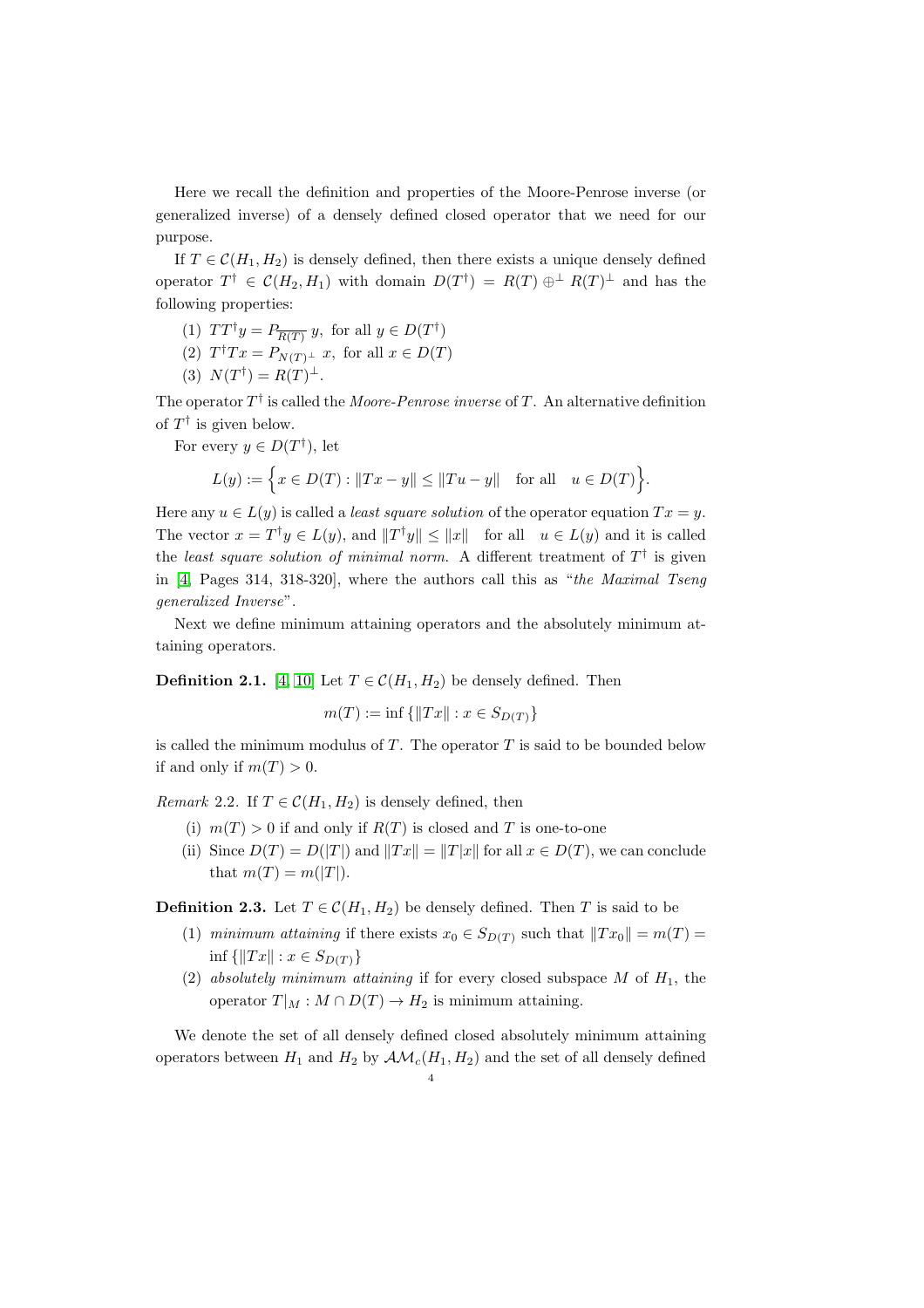minimum attaining closed operators by  $\mathcal{M}_c(H_1, H_2)$ . We write  $\mathcal{AM}_c(H, H)$  and  $\mathcal{M}_c(H, H)$  by  $\mathcal{AM}_c(H)$  and  $\mathcal{M}_c(H)$ , respectively.

In particular, if  $T \in \mathcal{B}(H_1, H_2)$ , then T is called minimum attaining if there exists  $x \in H_1$  with  $||x|| = 1$  such that  $||Tx|| = m(T)$ . We say T to be absolutely minimum attaining if for every closed subspace  $M$  of  $H_1$ , the restriction operator  $T|_M : M \to H_2$  is minimum attaining. This class is denoted by  $\mathcal{AM}(H_1, H_2)$ . If  $H_1 = H_2 = H$ , then we denote  $\mathcal{AM}(H_1, H_2)$  by  $\mathcal{AM}(H)$ .

Let M be a closed subspace of H and  $T \in \mathcal{C}(H)$  be densely defined. Then M is said to be invariant under T, if  $T(M \cap D(T)) \subseteq M$ .

Let  $P := P_M$ . If  $P(D(T)) \subseteq D(T)$  and  $(I - P)(D(T)) \subseteq D(T)$ , then

$$
T = \left(\begin{array}{cc} T_{11} & T_{12} \\ T_{21} & T_{22} \end{array}\right),
$$

where  $T_{ij} = P_i T P_j | M_j$   $(i, j = 1, 2), M_1 = P(D(T))$  and  $M_2 = (I - P)(D(T))$ . Here  $P_1 = P$  and  $P_2 = I - P$ . It is known that M is invariant under T if and only if  $T_{21} = 0$ . Also, M reduces T if and only if  $T_{21} = 0$  and  $T_{12} = 0$ .

## 3. Main Results

In this section we prove our main results. First we recall a few basic results on absolutely minimum attaining and absolutely norm attaining operators, that we use frequently. Recall that  $T \in \mathcal{B}(H_1, H_2)$  is norm attaining if there exists  $x \in S_{H_1}$  such that  $||Tx|| = ||T||$ . We say T to be absolutely norm attaining if for every closed subspace M of  $H_1$ , the restriction operator  $T|_M : M \to H_2$  is norm attaining. We denote the set of all absolutely norm attaining operators by  $\mathcal{AN}(H_1, H_2)$ . For more details of this class operators we refer to [\[18\]](#page-16-5).

**Theorem 3.1.** [\[8,](#page-15-1) Theorem 5.14] Let  $T \in \mathcal{B}(H_1, H_2)$ . Then the following are equivalent;

- (1)  $T \in \mathcal{AM}(H_1, H_2)$
- (2)  $T^*T \in \mathcal{AM}(H_1)$ .

<span id="page-4-0"></span>**Theorem 3.2.** [\[12,](#page-15-0) Theorem 4.6] Let  $T \in \mathcal{C}(H)$  be densely defined and  $T^{-1} \in$  $\mathcal{B}(H)$ . Then  $T \in \mathcal{AM}_c(H)$  if and only if  $T^{-1} \in \mathcal{AN}(H)$ .

Let  $T \in \mathcal{C}(H)$  be a densely defined closed operator. Then  $Z_T = T(I + T^*T)^{-\frac{1}{2}}$ is called the *bounded transform* of  $T$ . Here we list a few important properties of  $Z_T$ .

**Theorem 3.3.** [\[23,](#page-16-3) Page 90] Let  $T \in \mathcal{C}(H)$  be densely defined. Then we have

5

(1) 
$$
||Z_T|| \le 1
$$
.  
\n(2)  $(Z_T)^* = Z_{T^*}$   
\n(3)  $Z_T^* Z_T = I - (I + T^*T)^{-1}$ .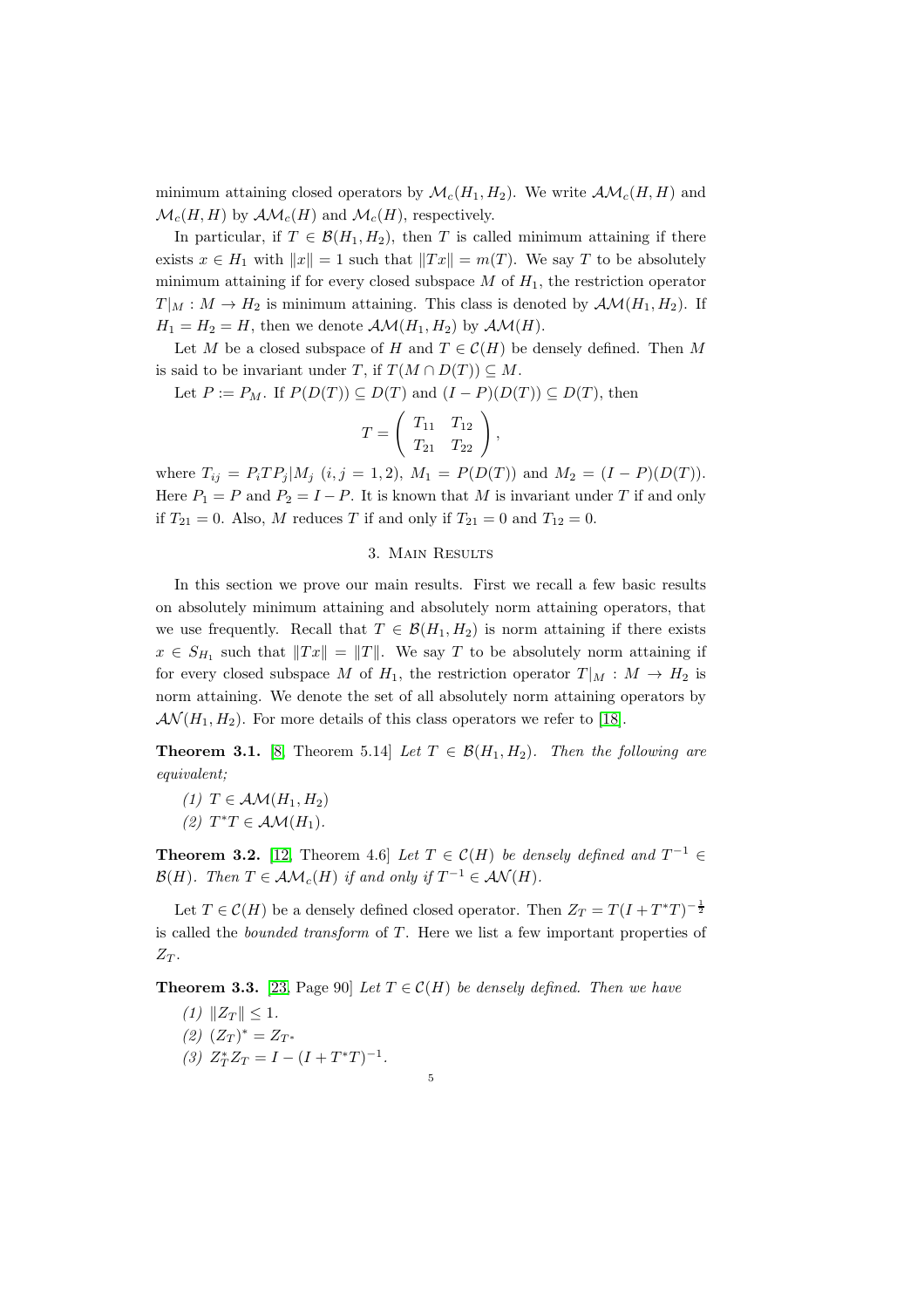It is to be noted that in particular,  $T \in \mathcal{B}(H)$  if and only  $||Z_T|| < 1$  (see [\[24,](#page-16-6) Corollary 2.1]). Also we can easily prove that  $N(Z_T) = N(T)$  and  $R(T) = R(Z_T)$ (see [\[17\]](#page-16-7)).

**Theorem 3.4.** [\[21,](#page-16-8) theorem VIII.3] Let S be a densely defined closed symmetric operator. Then

<span id="page-5-0"></span>(3.1) 
$$
\|(S+iI)x\|^2 = \|Sx\|^2 + \|x\|^2, \text{ for all } x \in D(S).
$$

<span id="page-5-3"></span>**Theorem 3.5.** Let S be a densely defined closed symmetric operator. Then the following are true;

- (1)  $m(S + iI) = \sqrt{1 + m(S)^2}$
- (2)  $S \in \mathcal{M}_c(H)$  if and only if  $S + iI \in \mathcal{M}_c(H)$
- (3)  $S \in \mathcal{AM}_c(H)$  if and only if  $S + iI \in \mathcal{AM}_c(H)$ .

Proof. All the proofs directly follow by Equation [3.1](#page-5-0) and the definitions of the minimum modulus, minimum attaining property and the absolutely minimum attaining property, respectively.

<span id="page-5-7"></span><span id="page-5-1"></span>**Theorem 3.6.** Let  $T$  be a positive and unbounded operator. Then the following are equivalent;

<span id="page-5-4"></span><span id="page-5-2"></span>(1)  $T \in \mathcal{AM}_c(H)$ (2)  $T^2 + I \in \mathcal{AM}_c(H)$ (3)  $Z_T \in \mathcal{AM}(H)$ .

*Proof.* Proof of [\(1\)](#page-5-1) if and only [\(2\)](#page-5-2): By Theorem [3.5,](#page-5-3) we know that  $T \in \mathcal{AM}_c(H)$ if and only  $T + iI \in \mathcal{AM}_c(H)$ . Since  $T + iI$  is one to one, by applying [\[12,](#page-15-0) Theorem 4.10], we can conclude that  $T + iI \in \mathcal{AM}_c(H)$  if and only if  $T^2 + I =$  $(T + iI)^*(T + iI) \in \mathcal{AM}_c(H).$ 

<span id="page-5-5"></span>To prove the equivalence of [\(2\)](#page-5-2) and [\(3\)](#page-5-4), first we observe that

(3.2) 
$$
Z_T^* Z_T = T^2 (I + T^2)^{-1} = I - (I + T^2)^{-1}.
$$

Now, if  $I + T^2 \in \mathcal{AM}_c(H)$ , then  $(I + T^2)^{-1}$  is absolutely norm attaining, by Theorem [3.2.](#page-4-0) Hence by [\[26,](#page-16-9) Theorem 2.5], there exists a compact positive operator K and positive finite rank operator F and  $\alpha \geq 0$  such that

<span id="page-5-6"></span>(3.3) 
$$
(I + T^2)^{-1} = \alpha I + K - F
$$

with  $KF = 0$  and  $F \leq \alpha I$ . Now, by Equation [3.2,](#page-5-5) we have that  $Z_T^* Z_T = (1 - \alpha)I$ K + F. Our idea is to apply [\[8,](#page-15-1) Theorem 5.8] and conclude  $Z_T^*Z_T \in \mathcal{AM}(H)$ . Then this will imply  $Z_T \in \mathcal{AM}(H)$ . For this purpose, we need to prove that  $\|K\| \leq 1 - \alpha$ . By post multiplying Equation [3.3](#page-5-6) and using the facts that  $KF = 0$ and K commute with  $(I+T^2)^{-1}$ , we get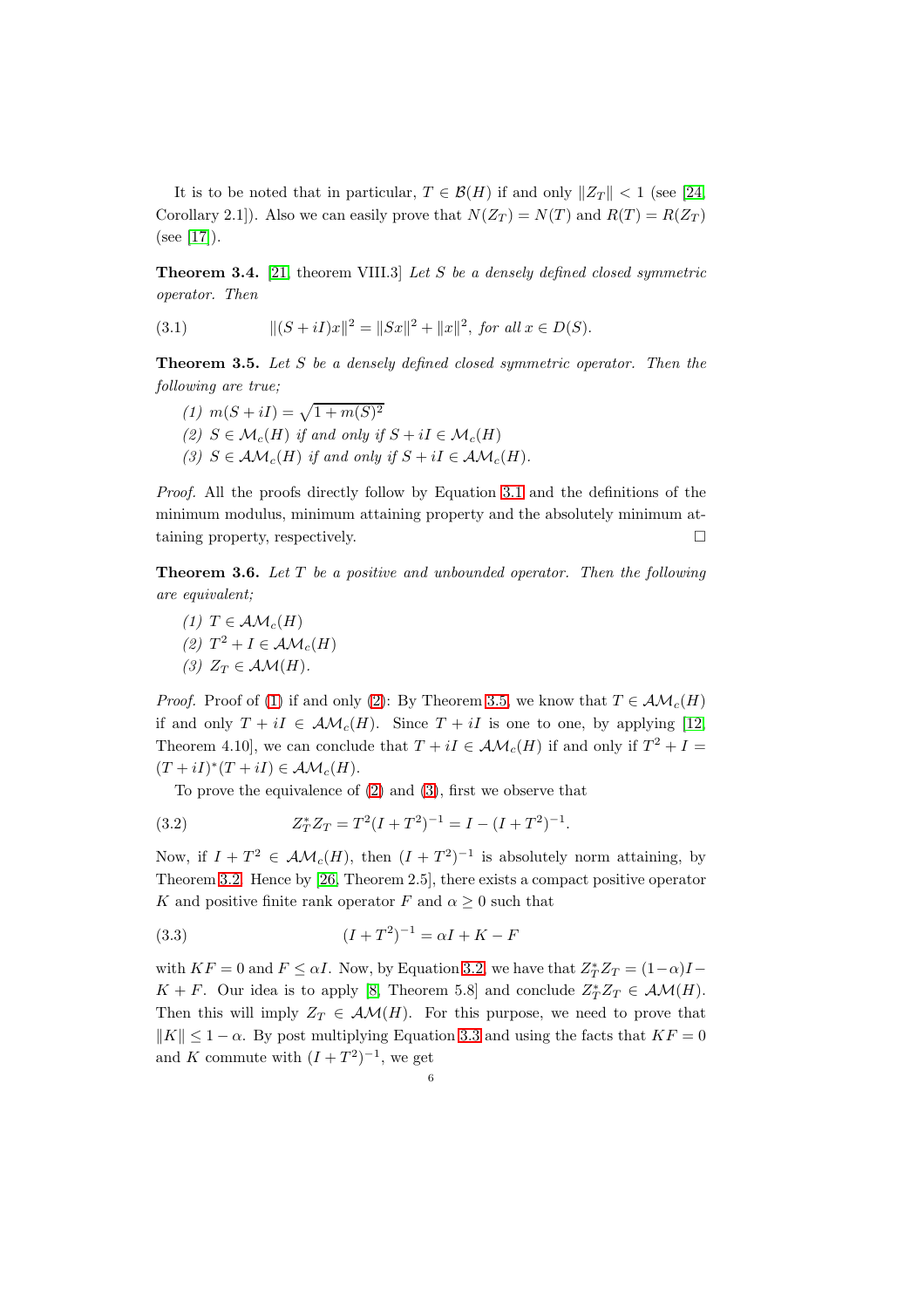(3.4) 
$$
(I + T^2)^{-1} K = (\alpha I + K) K.
$$

Since  $||(I + T^2)^{-1}|| \le 1$ , we have  $(I + T^2)^{-1}K \le K$  or  $(\alpha I + K)K \le K$ . This implies that  $K^2 \leq (1-\alpha)K \leq (1-\alpha)\|K\|$ . From this we can conclude that  $||K^2|| = ||K||^2 \le (1 - \alpha) ||K||$  or  $||K|| \le 1 - \alpha$ .

To prove the implication  $(3) \Rightarrow (2)$  $(3) \Rightarrow (2)$ , let  $Z_T \in \mathcal{AM}(H)$ . Then  $Z_T^* Z_T \in \mathcal{AM}(H)$ . Hence there exists  $K \in \mathcal{K}(H)_+$ ,  $F \in \mathcal{F}(H)_+$  and  $\beta \geq 0$  satisfying  $KF = 0$  and  $K \leq \beta I$  such that  $Z_T^* Z_T = \beta I - K + F$ . Hence by Equation [3.2,](#page-5-5) we have that

$$
(T^{2} + I)^{-1} = (1 - \beta)I + K - F \in \mathcal{AN}(H),
$$

by [\[15,](#page-15-9) Theorem 5.2]. Now by Theorem [3.2,](#page-4-0) we can conclude that  $I + T^2 \in$  $\mathcal{AM}_c(H)$ .

Our next goal before proving the spectral theorem is to show that an absolutely minimum attaining closed operator can either have a finite-dimensional null space or finite-dimensional range space. This property is helpful in deciding the spectrum of such an operator. To achieve this we prove the following results.

<span id="page-6-0"></span>**Lemma 3.7.** Let  $T \in \mathcal{C}(H)$  be densely defined. If  $Z_T$  is norm attaining, then  $T \in \mathcal{B}(H)$ .

*Proof.* We know that  $||Z_T|| \leq 1$ . If  $||Z_T|| < 1$ , then clearly  $T \in \mathcal{B}(H)$ , by [?, Corollary 2.1]. Next assume that  $||Z_T|| = 1$ . Since  $Z_T$  is norm attaining, there exists  $x_0 \in S_H$  such that  $Z_T^* Z_T x_0 = x_0$ . That is,  $(I - (I + T^*T)^{-1})x_0 = x_0$ or  $(I + T^*T)^{-1}x_0 = 0$ . This imply that  $x_0 = 0$ , a contradiction. Hence, the assumption that  $||Z_T|| = 1$  is wrong. That is,  $||Z_T|| < 1$ . Now the conclusion follows by the earlier case.

**Proposition 3.8.** Let  $T \in \mathcal{C}(H_1, H_2)$  be densely defined. If T has finite rank, then  $T \in \mathcal{B}(H_1, H_2)$ .

*Proof.* Since T is closed,  $N(T)$  is closed and hence  $D(T) = N(T) \oplus C(T)$ , where  $C(T) = D(T) \cap N(T)^{\perp}$ . Note that  $T_0 = T|_{C(T)}$  is a bijection from  $C(T)$  onto  $R(T)$ . This implies that  $C(T)$  is finite-dimensional and hence  $T_0$  is bounded. Suppose its norm is M and consider any x in the domain  $D(T)$  of T. Then x can be written uniquely as  $x = u + v$  with  $u \in N(T)$  and  $v \in C(T)$ . Since  $D(T)$  is a subspace,  $v = x - u$  is in  $D(T)$ . Now

$$
||T(x)|| = ||T(v)|| \le M||v|| \le M||x||.
$$

This shows that T is bounded on  $D(T)$ . Since  $D(T)$  is an orthogonal direct sum of a closed subspace  $N(T)$  and a finite-dimensional subspace  $C(T)$ , it is closed. As T is densely defined, we obtain that  $D(T) = H$ .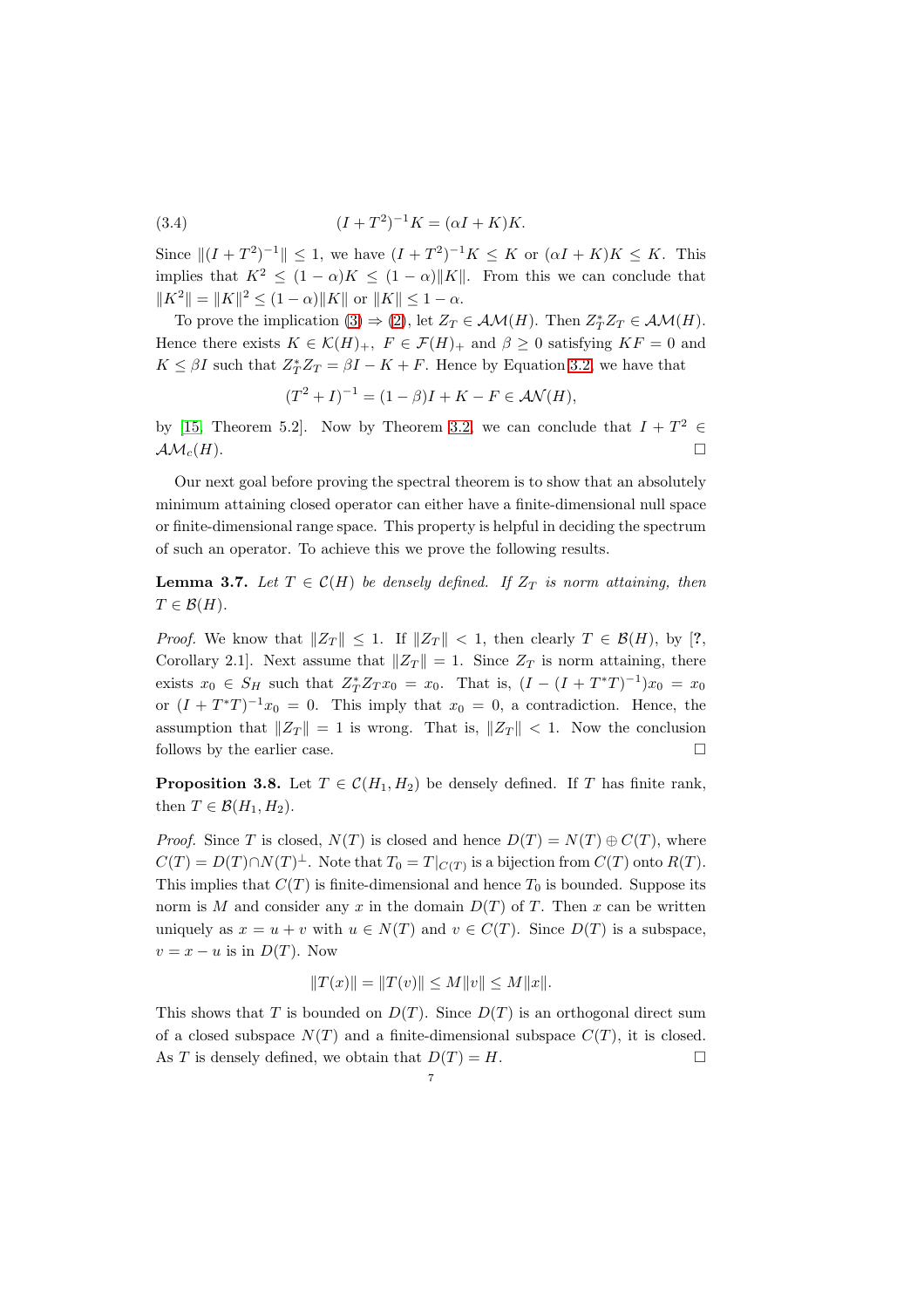<span id="page-7-0"></span>Corollary 3.9. Let  $T \in \mathcal{C}(H_1, H_2)$  be densely defined and unbounded. Then  $R(T)$ must be infinite-dimensional.

To prove the converse of Lemma [3.7,](#page-6-0) we need the following result.

<span id="page-7-1"></span>**Theorem 3.10.** Let T be an unbounded positive operator  $T \in \mathcal{AM}_c(H)$ . Then  $N(T)$  is finite-dimensional.

*Proof.* It is clear that  $R(T)$  is infinite dimensional by Corollary [3.9.](#page-7-0) Suppose that  $N(T)$  is infinite-dimensional. Then  $N(Z_T)$  is infinite-dimensional and hence  $Z_T \in \mathcal{F}(H)$  by [\[2,](#page-15-2) Remark 3.2]. Since  $R(T) = R(Z_T)$ , T is a finite rank operator. Since  $Z_T$  is norm attaining, by Lemma [3.7,](#page-6-0) we can conclude that T is bounded. This completes the proof.  $\Box$ 

<span id="page-7-2"></span>Corollary 3.11. Let  $T \in \mathcal{AM}_c(H_1, H_2)$  be densely defined and unbounded. Then  $N(T)$  is finite-dimensional.

*Proof.* Since  $T \in \mathcal{AM}_c(H_1, H_2)$ , we have  $|T| \in \mathcal{AM}_c(H_1)$  and by Theorem [3.10,](#page-7-1) we can conclude that  $N(|T|) = N(T)$  is finite dimensional.

Remark 3.12. If  $A \in \mathcal{AM}(H_1, H_2)$ , then either  $R(A)$  or  $N(A)$  is finite-dimensional (see [\[8,](#page-15-1) Proposition 5.19] for details). But Corollary [3.11](#page-7-2) says that it is not the case when the operator is unbounded. The reason for this difference is that the finite rank operators are included in the class of bounded absolutely minimum attaining operators.

Next, we describe the structure of unbounded positive absolutely minimum attaining operators. This result generalizes that of [\[12,](#page-15-0) Theorem 4.8].

<span id="page-7-7"></span>**Theorem 3.13.** Let  $T \in \mathcal{AM}_c(H)$  be positive and unbounded. There exists an unbounded (increasing) sequence  $\{\lambda_n\}$  of eigenvalues of T with corresponding orthonormal eigenvectors  $\{\phi_n\}$  such that

<span id="page-7-3"></span>
$$
(1) \ D(T) = \left\{ x \in H : \sum_{n=1}^{\infty} \lambda_n^2 |\langle x, \phi_n \rangle|^2 < \infty \right\} \text{ and}
$$
\n
$$
Tx = \sum_{n=1}^{\infty} \lambda_n \langle x, \phi_n \rangle \phi_n, \text{ for all } x \in D(T)
$$

(2)  $\sigma(T) \subseteq {\lambda_n : n \in \mathbb{N}} \cup {0} = \sigma_p(T) \cup {0}$ 

- <span id="page-7-4"></span>(3) If  $\mu \in \sigma_p(T)$ , then it is an eigenvalue with finite multiplicity
- <span id="page-7-5"></span>(4)  $\overline{span} \{ \phi_n : n \in \mathbb{N} \} = N(T)^{\perp}$
- <span id="page-7-6"></span> $(5)$  T is diagonalizable. That is, there exists an orthonormal basis of H consisting of eigenvectors of T
- (6) For every subset S of  $\mathbb N$ , we have

$$
\inf \{ \lambda_n : n \in S \} = \min \{ \lambda_n : n \in S \}.
$$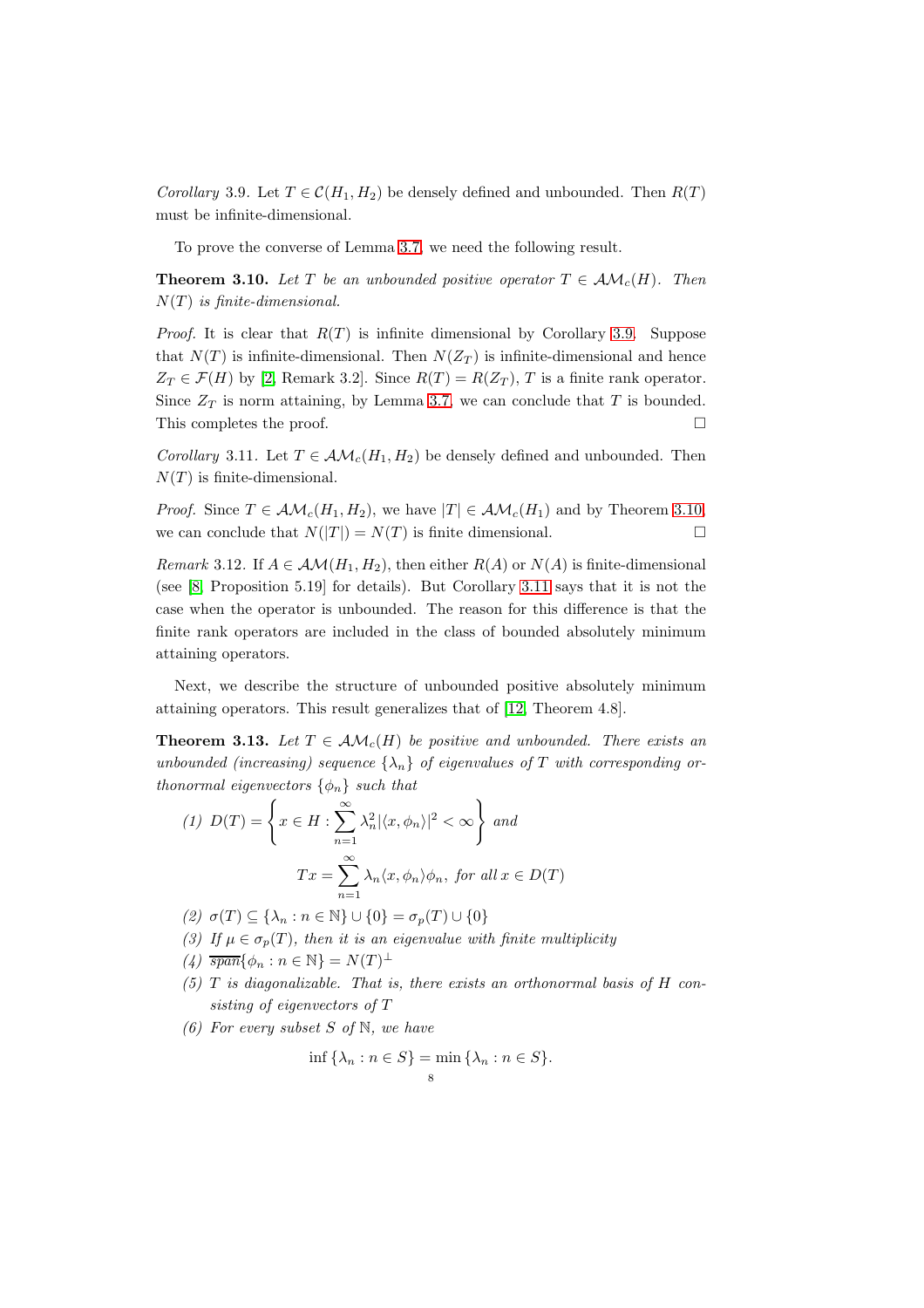*Proof.* If T is one-to-one then all the statements [\(1\)](#page-7-3) to [\(4\)](#page-7-4) follow from [\[12,](#page-15-0) Theorem 4.8]. If T is not one-to-one, then by Corollary [3.11,](#page-7-2)  $N(T)$  is finite-dimensional. That is,  $0 \in \sigma_p(T)$ . Since  $T = 0 \oplus T|_{N(T)^{\perp}}$ , applying [\[12,](#page-15-0) Theorem 4.8] to  $T|_{N(T)^{\perp}}$ , the conclusion follows.

The proof of [\(5\)](#page-7-5) follows by taking an orthonormal basis of  $N(T)$  and adjoining it to the eigenbasis of  $N(T)^{\perp}$  obtained in [\(4\)](#page-7-4). To prove [\(6\)](#page-7-6), first note that by [\(5\)](#page-7-5), T is diagonalizable. First assume that  $N(T) \neq \{0\}$ . Then  $N(T)$  is finite-dimensional and hence  $0 \in \sigma_d(T)$ . In this case  $\sigma(T) = \sigma_d(T) = {\lambda_n : n \in \mathbb{N}} \cup \{0\}$ . We write  $T = 0 \oplus T_0$ , where  $T_0 = T|_{N(T)^{\perp}}$ . Since  $T_0 \in \mathcal{AM}(N(T)^{\perp})$  and  $R(T_0) = R(T)$ is closed as  $T \in \mathcal{AM}_c(H)$ , we conclude that  $T_0$  has a bounded inverse and by Theorem [3.2,](#page-4-0) we have  $T_0^{-1} \in \mathcal{AN}(N(T)^{\perp})$ . Hence  $\sigma(T_0^{-1}) = {\lambda_n^{-1} : n \in \mathbb{N}}$ . Now by [\[15,](#page-15-9) Theorem 3.8(i)], we have  $\max\{\lambda_k : k \in S \setminus 0\} = \sup\{\lambda_k^{-1} : k \in S \setminus 0\}.$ From this we get that inf  $\{\lambda_k : k \in S \setminus 0\} = \min \{\lambda_k : k \in S \setminus 0\}$ . Note that if  $0 \in S$ , then

$$
\inf \{\lambda_k : k \in S\} = 0 = \min \{\lambda_k : k \in S\}.
$$

This completes the proof.

Corollary 3.14. Let  $T \in \mathcal{C}(H_1, H_2)$  be densely defined and unbounded. Then  $T \in \mathcal{AM}_c(H_1, H_2)$  if and only if  $D(T)$  does not contain an infinite-dimensional closed subspace.

*Proof.* We have that  $T \in \mathcal{AM}_c(H_1, H_2)$  if and only if  $|T| \in \mathcal{AM}_c(H_1)$ . By Theorem [3.13,](#page-7-7) this is equivalent to the fact that  $|T|$  has pure discrete spectrum. By [\[23,](#page-16-3) Page 113, Exercise 25], this is equivalent to the fact that  $D(|T|) = D(T)$ does not contain an infinite-dimensional closed subspace.

<span id="page-8-1"></span>**Proposition 3.15.** Let  $T \in \mathcal{C}(H)$  be positive and unbounded. If  $T \in \mathcal{AM}_c(H)$ , then  $T^2 \in \mathcal{AM}_c(H)$ .

*Proof.* Note that if T is one-to-one, then the result holds true by  $[12,$  Theorem 4.10]. So let us assume that  $N(T) \neq \{0\}$ . Then  $T = 0 \oplus T_0$ , where  $T_0 =$  $T|_{N(T)^{\perp}}$ . By Corollary [3.11,](#page-7-2)  $N(T)$  is finite-dimensional. Clearly, by definition,  $T_0 \in \mathcal{AM}_c(N(T)^{\perp})$  and consequently by [\[12,](#page-15-0) Theorem 4.10],  $T_0^2 \in \mathcal{AM}_c(N(T)^{\perp})$ . Hence by Theorem [3.6,](#page-5-7)  $Z_{T_0^2} \in AM(N(T)^{\perp})$ . Since  $N(Z_{T^2}) = N(T^2) = N(T)$  is finite-dimensional, by [\[2,](#page-15-2) Proposition 3.6], we can conclude that  $Z_{T^2} = 0 \oplus Z_{T^2_0} \in$  $\mathcal{AM}(H)$ . Now the conclusion follows by Theorem [3.6.](#page-5-7)

<span id="page-8-0"></span>**Proposition 3.16.** If  $T \in \mathcal{AM}_c(H)$  is positive, unbounded and  $\alpha > 0$ , then  $T + \alpha I \in \mathcal{AM}_c(H)$ .

*Proof.* First note that since  $T \in \mathcal{AM}_c(H)$ , it follows that  $R(T)$  is closed. Also,  $N(T)$  is finite-dimensional by Theorem [3.10.](#page-7-1) Since  $N(T)$  is a reducing subspace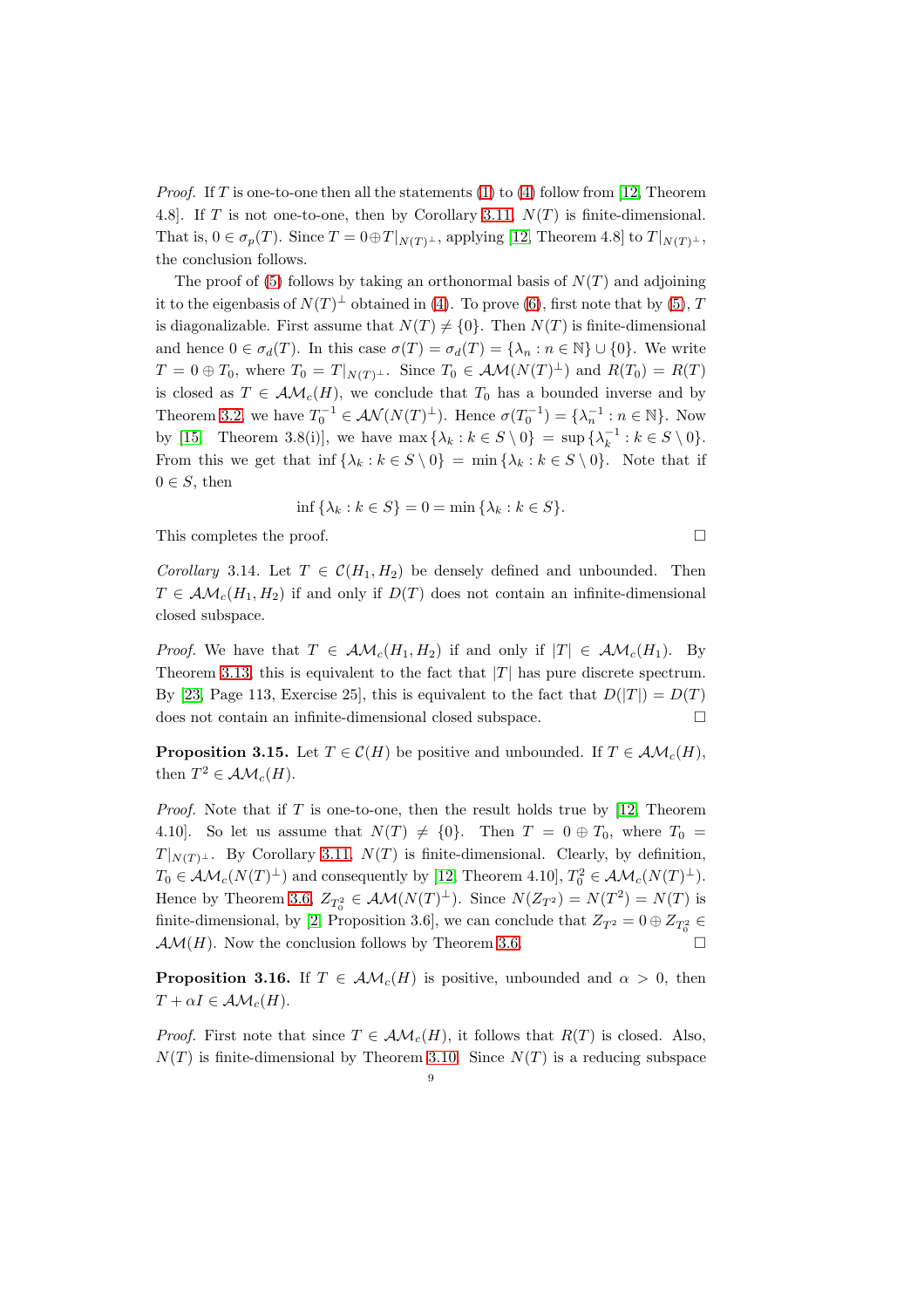for T, we have that  $T =$  $\begin{pmatrix} 0 & 0 \\ 0 & 0 \end{pmatrix}$  $0$   $T_0$  $\setminus$ , where  $T_0 = T|_{N(T)^{\perp}}$ . Since  $T_0$  is bijective and  $T_0 \in \mathcal{AM}_c(N(T)^{\perp}),$  it follows that  $T_0 + \alpha I_{N(T)^{\perp}} \in \mathcal{AM}_c(N(T)^{\perp}).$  Hence by Theorem [3.2,](#page-4-0) we can conclude that  $(T_0 + \alpha I_{N(T)^{\perp}})^{-1} \in \mathcal{K}(N(T)^{\perp})$ . Hence we have  $(T+\alpha I)^{-1} =$  $\int \alpha I_{N(T)}$  0 0  $(T_0 + \alpha I_{N(T)^{\perp}})^{-1}$  $\setminus$  $\in \mathcal{K}(H)$ . Now the conclusion follows by Theorem  $3.2$ .

<span id="page-9-0"></span>Corollary 3.17. Let  $T \in \mathcal{C}(H)$  be positive and unbounded. If  $T^2 \in \mathcal{AM}_c(H)$ , then  $T \in \mathcal{AM}_c(H)$ .

*Proof.* If  $T^2 \in \mathcal{AM}_c(H)$ , then  $T^2 + I \in \mathcal{AM}_c(H)$  by Proposition [3.16.](#page-8-0) But we have  $T^2 + I = (T - iI)(T + iI) = (T + iI)^*(T + iI) \in \mathcal{AM}_c(H)$ . Since  $T + iI$  is one-to-one, by [\[12,](#page-15-0) Theorem 4.11], we have  $T + iI \in \mathcal{AM}_c(H)$ . Next, by Theorem [3.5,](#page-5-3) we can conclude that  $T \in \mathcal{AM}_c(H)$ .

Corollary 3.18. Let  $T \in \mathcal{C}(H_1, H_2)$  be densely defined and unbounded. Then  $T \in \mathcal{AM}_c(H_1, H_2)$  if and only if  $T^*T \in \mathcal{AM}_c(H_1)$ .

*Proof.* We know that  $T \in \mathcal{AM}_c(H_1, H_2)$  if and only if  $|T| \in \mathcal{AM}_c(H_1)$ . By Corollary [3.17,](#page-9-0) this is equivalent to the fact  $T^*T = |T|^2 \in \mathcal{AM}_c(H_1)$ . The converse follows by Proposition [3.15.](#page-8-1)

**Theorem 3.19.** Let  $T \in \mathcal{C}(H)$  be positive. Then  $T \in \mathcal{K}(H)$  if and only if  $Z_T \in$  $\mathcal{K}(H)$ .

*Proof.* Assume that  $T \in \mathcal{K}(H)$ . Since  $(I + T^2)^{-\frac{1}{2}} \in \mathcal{B}(H)$ , we get that  $Z_T =$  $T(I+T^2)^{-\frac{1}{2}} \in \mathcal{K}(H)$ . Next assume that  $Z_T \in \mathcal{K}(H)$ . That is  $Z_T$  is norm attaining. Hence by Lemma [3.7,](#page-6-0) it is clear that  $T \in \mathcal{B}(H)$ . Hence  $(I + T^2)^{1/2} \in B(H)$ . Thus  $T = Z_T (I + T^2)^{1/2} \in \mathcal{K}(H).$ 

The following result is proved in [\[12,](#page-15-0) Theorem 4.16]. Here we give a simple proof in a particular case.

**Proposition 3.20.** Let  $T \in \mathcal{C}(H)$  be positive and unbounded. If  $T \in \mathcal{AM}_c(H)$ then  $N(T)$  is finite-dimensional and  $T^{\dagger} \in \mathcal{K}(H)$ .

*Proof.* Clearly  $N(T)$  is finite-dimensional. If T is one-to-one, then the conclusion follows by [\[12,](#page-15-0) Theorem 4.10]. Next, assume that  $N(T) \neq \{0\}$ . Then T has the representation  $\begin{pmatrix} 0 & 0 \\ 0 & \overline{a} \end{pmatrix}$  $0$   $T_0$  $\setminus$ , where  $T_0 = T|_{N(T)^{\perp}}$ . Clearly,  $T_0 \in \mathcal{AM}_c(N(T)^{\perp})$ . Hence  $T_0^{-1} \in \mathcal{K}(N(T)^{\perp}),$  by Theorem [3.2.](#page-4-0) Hence  $T^{\dagger} = 0 \oplus T_0^{-1}$  is compact.

 $\Box$ 

Next we illustrate the above result with an example.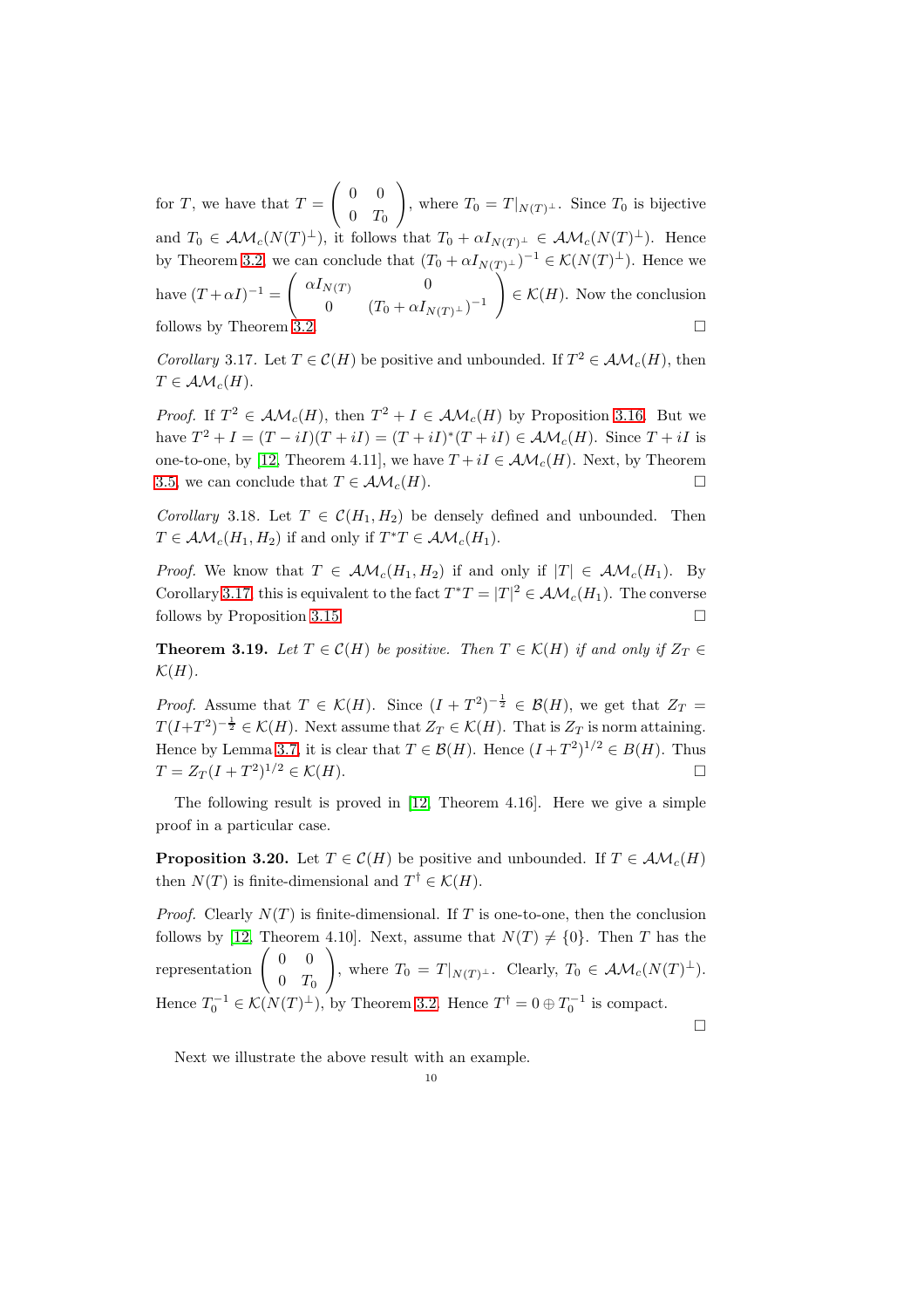<span id="page-10-0"></span>Example 3.21. Let A be a linear operator with

$$
D(A) = \{(x_n) \in \ell^2 : (nx_n) \in \ell^2\}.
$$

Define A by

$$
A(x_1, x_2, x_3, \dots) = (x_1, 2x_2, 3x_3, \dots), \ (x_n) \in \ell^2.
$$

It can be shown that  $A$  is a densely defined closed operator. In fact,  $A$  is positive and invertible with  $A^{-1}$ :  $\ell^2 \to \ell^2$  given by

$$
A^{-1}(y_1, y_2, y_3, \dots) = (y_1, \frac{y_2}{2}, \frac{y_3}{3}, \dots), (y_n) \in \ell^2.
$$

Now define T on  $D := \ell^2 \oplus D(A) \subset \ell^2 \oplus \ell^2$  by  $T = 0 \oplus A$ . Then  $T^{\dagger} = 0 \oplus A^{-1}$ . It can be easily seen that  $N(T) = \ell^2 \oplus \{0\}$  which is infinite-dimensional. Also,  $T^{\dagger} \in \mathcal{K}(H)$ . We claim that  $T \notin \mathcal{AM}_c(H)$ . It is clear that  $N(T)$  is a reducing subspace for T. It can be easily shown that  $Z_T = 0 \oplus Z_A$ . A routine computation shows that  $Z_A$  is defined on the standard orthonormal basis  $\{e_n : n \in \mathbb{N}\}$  of  $\ell^2$  by

$$
Z_A(e_n) = \frac{n}{\sqrt{1+n^2}} e_n, n \in \mathbb{N}.
$$

Note that 1 is the limit point of the point spectrum

$$
\sigma_p(Z_A) = \{ \frac{n}{\sqrt{1+n^2}} : n \in \mathbb{N} \}.
$$

Hence  $\sigma_{ess}(Z_A) = \{1\}$  and since 0 is an eigenvalue of  $Z_T$  with infinite multiplicity, we can conclude that  $0 \in \sigma_{ess}(T)$ . So  $\sigma_{ess}(Z_T) = \{0, 1\}$ . By [\[2,](#page-15-2) Theorem 3.10],  $Z_T \notin \mathcal{AM}(H)$ . Now, by Theorem [3.6,](#page-5-7) we can conclude that  $T \notin \mathcal{AM}_c(H)$ .

<span id="page-10-3"></span>**Proposition 3.22.** Let  $T \in \mathcal{AM}_c(H_1, H_2)$  be densely defined and unbounded. Then  $N(T)$  is finite-dimensional and  $T^{\dagger} \in \mathcal{K}(H_2, H_1)$ .

*Proof.* It is clear that  $N(T)$  is finite-dimensional by Corollary [3.11.](#page-7-2) As T ∈  $\mathcal{AM}_c(H_1, H_2)$ , we have  $|T| \in \mathcal{AM}_c(H_1)$ . This implies that  $|T|^{\dagger} = |(T^*)^{\dagger}| \in$  $\mathcal{K}(H_1)$ . From this we can conclude that  $T^{\dagger} \in \mathcal{K}(H_2, H_1)$ .

The following question is asked in [\[12,](#page-15-0) Question 4.17].

<span id="page-10-1"></span>Question 3.23. Let  $T \in \mathcal{C}(H)$  be densely defined, unbounded and  $T^{\dagger} \in \mathcal{K}(H)$ . Is it true that  $T \in \mathcal{AM}_c(H)$ ?.

The Example [3.21](#page-10-0) shows that the answer to Question [3.23](#page-10-1) need not be affirmative. But we have an affirmative answer in a particular case.

<span id="page-10-2"></span>**Proposition 3.24.** Let  $T \in \mathcal{C}(H)$  be positive, unbounded and  $N(T)$  be finitedimensional. If  $T^{\dagger} \in \mathcal{K}(\mathcal{H})$ , then  $T \in \mathcal{AM}_c(H)$ .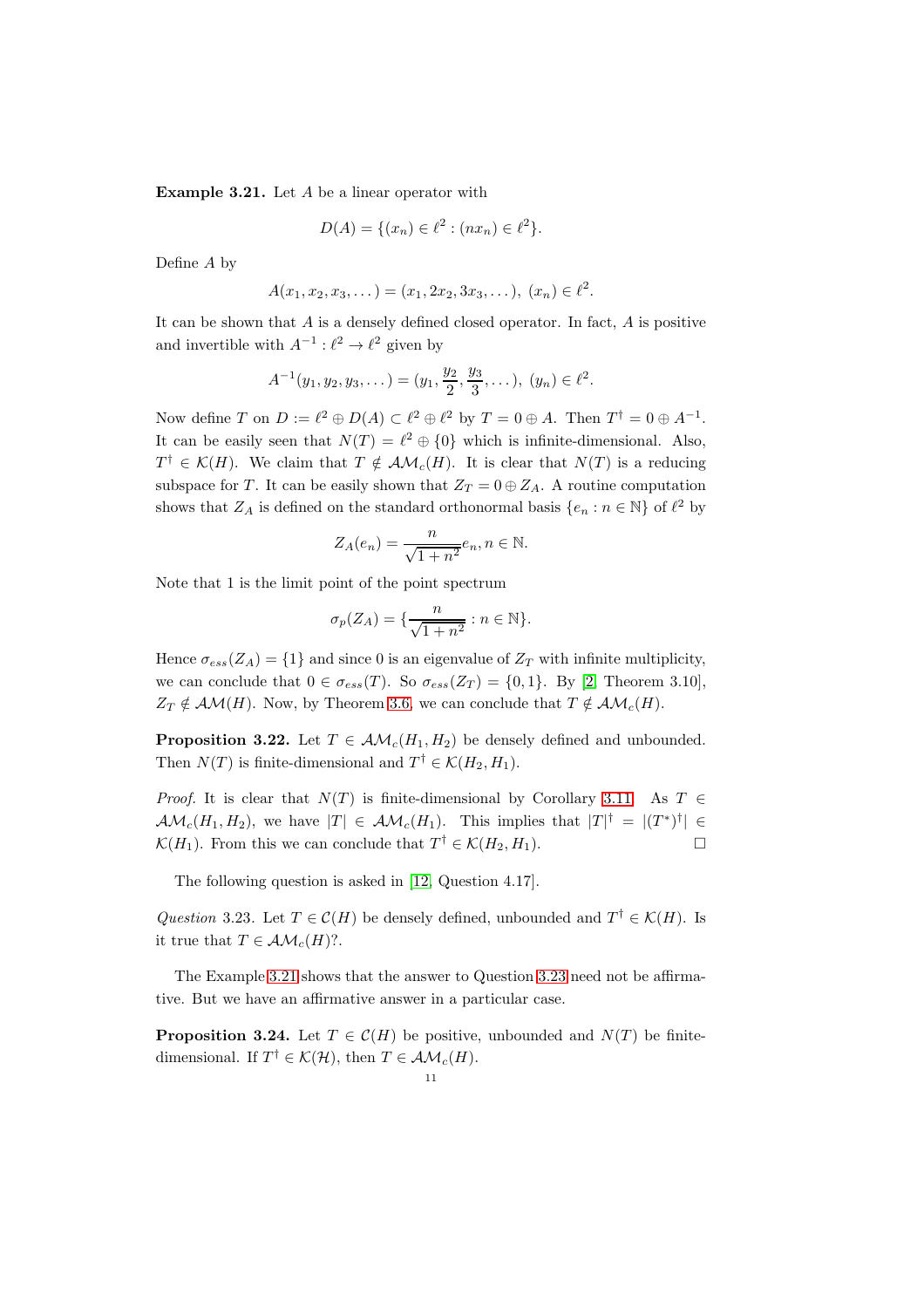*Proof.* Since  $N(T)$  reduces T, with respect to the subspaces  $N(T)$  and  $N(T)^{\perp}$ , we can write T by  $T = 0 \oplus T_0$ , where  $T_0 = T|_{N(T)^{\perp}}$ . As  $N(T) = N(Z_T)$ , we have that  $Z_T = 0 \oplus Z_{T_0}$ . As  $T_0^{-1} \in \mathcal{K}(N(T)^{\perp})$ , we can conclude that  $Z_{T_0} \in \mathcal{K}(N(T)^{\perp})$ . As  $N(T)$  is finite-dimensional, by [\[2,](#page-15-2) Proposition 3.6], it follows that  $Z_T \in \mathcal{AM}(H)$ .<br>Now by Theorem 3.6, we can conclude that  $T \in \mathcal{AM}_c(H)$ . Now by Theorem [3.6,](#page-5-7) we can conclude that  $T \in \mathcal{AM}_c(H)$ .

<span id="page-11-0"></span>**Proposition 3.25.** Let  $T \in \mathcal{C}(H_1, H_2)$  be densely defined, unbounded and  $N(T)$ be finite-dimensional. If  $T^{\dagger} \in \mathcal{K}(H_2, H_1)$ , then  $T \in \mathcal{AM}(H_1, H_2)$ .

*Proof.* If  $T^{\dagger} \in \mathcal{K}(H_2, H_1)$ , then  $|T^{\dagger^*}| \in \mathcal{K}(H_2)$ . But by [\[12,](#page-15-0) Proposition 3.19], we have  $|T|^{\dagger} = |T^{\dagger^*}|$ . Since  $N(T) = N(|T|)$ , by Proposition [3.24,](#page-10-2) we have  $|T| \in$  $\mathcal{AM}_c(H_1)$ . Hence  $T \in \mathcal{AM}_c(H_1, H_2)$ .

By combining Propositions [3.22](#page-10-3) and [3.25,](#page-11-0) we can state the following theorem.

<span id="page-11-3"></span>**Theorem 3.26.** Let  $T \in \mathcal{C}(H_1, H_2)$  be densely defined and unbounded. Then  $T \in \mathcal{AM}_c(H_1, H_2)$  if and only if  $N(T)$  is finite-dimensional and  $T^{\dagger} \in \mathcal{K}(H_2, H_1)$ .

Next we ask whether the  $AM$ -property of an operator imply the  $AM$ -property of its adjoint. This question in the case of bounded operators is answered in [\[2,](#page-15-2) Proposition 3.11]. The unbounded case is discussed in [\[12\]](#page-15-0) by assuming an extra condition, namely the invertibility of the operator.

**Theorem 3.27.** [\[12,](#page-15-0) Theorem 4.11] If  $T \in \mathcal{C}(H)$  is densely defined, unbounded and has a bounded inverse, then  $T \in \mathcal{AM}_c(H)$  if and only if  $T^* \in \mathcal{AM}_c(H)$ .

Here we improve the above result by dropping the invertibility condition.

**Theorem 3.28.** Let  $T \in \mathcal{C}(H_1, H_2)$  be densely defined. Assume that both  $N(T)$ and  $N(T^*)$  are finite-dimensional. Then  $T \in \mathcal{AM}_c(H_1, H_2)$  if and only if  $T^* \in$  $\mathcal{AM}_c(H_2, H_1).$ 

*Proof.* First assume that  $T \in \mathcal{AM}_c(H_1, H_2)$ . Then by Proposition [3.22,](#page-10-3)  $T^{\dagger} \in$  $\mathcal{K}(H_2, H_1)$ . This implies that  $(T^*)^{\dagger} = (T^{\dagger})^* \in \mathcal{K}(H_1, H_2)$ . As  $N(T^*)$  is finite-dimensional, by Proposition [3.24,](#page-10-2) we can conclude that  $T^* \in \mathcal{AM}(H_2, H_1)$ . The converse follows easily by applying the above argument to  $T^*$  and using the hypothesis that  $N(T)$  is finite-dimensional, we can conclude that  $T \in \mathcal{AM}_c(H_1, H_2)$ .

Next we prove the spectral theorem for unbounded self-adjoint absolutely minimum attaining operators.

<span id="page-11-2"></span>**Theorem 3.29** (Spectral theorem for self-adjoint  $AM$ -operators). Let H be an infinite-dimensional Hilbert space and  $T \in \mathcal{C}(H)$  be self-adjoint. Assume that T is unbounded. Then the following statements are equivalent.

<span id="page-11-1"></span>(1)  $T \in \mathcal{AM}_c(H)$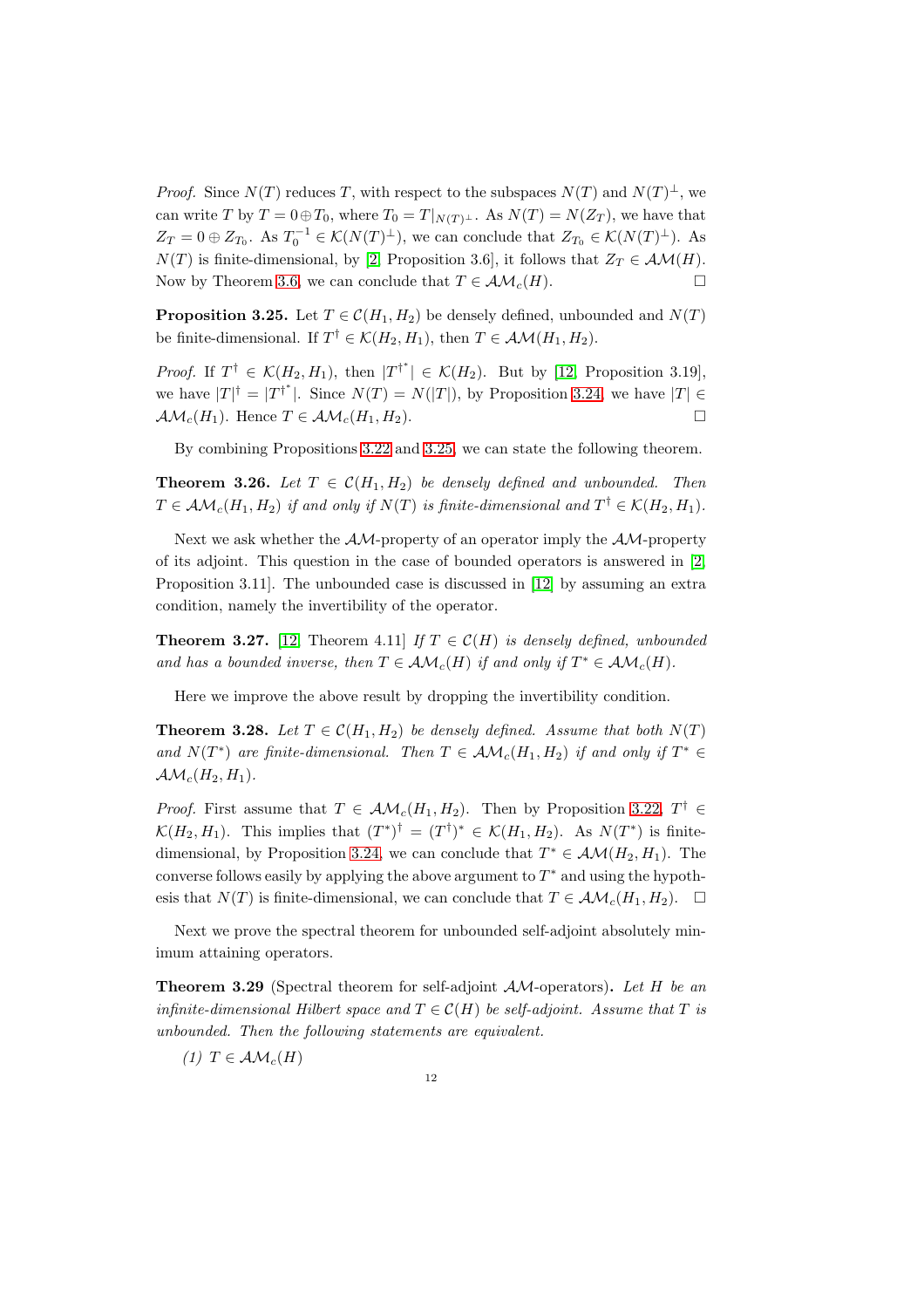- <span id="page-12-1"></span><span id="page-12-0"></span>(2)  $T^{\dagger} \in \mathcal{K}(H)$  and  $N(T)$  is finite-dimensional
- (3) there exists a sequence  $(\lambda_n)$  of real numbers and an orthonormal subset  $\{v_n : n \in \mathbb{N}\}\$  of H such that  $\lim_{n \to \infty} |\lambda_n| \to \infty$  and  $Tv_n = \lambda_n v_n$  for each  $n \in \mathbb{N}$ . In this case,  $D(T) = \left\{x \in H : \sum_{n=1}^{\infty} \frac{1}{n} \right\}$  $n=1$  $\lambda_n^2 |\langle x,v_n\rangle|^2 < \infty$ and  $Tx = \sum_{n=1}^{\infty}$  $\sum_{n=1} \lambda_n \langle x, v_n \rangle v_n$ , for all  $x \in D(T)$
- $(4)$  T is diagonalizable, that is, H has an orthonormal basis consisting of eigenvectors of  $T$  and each eigenvalue of  $T$  has finite multiplicity
- (5)  $\sigma(T) \subseteq \{0\} \cup \{\lambda_n : n \in \mathbb{N}\}\$ and every spectral value is an eigenvalue with finite multiplicity, that is,  $\sigma(T) = \sigma_d(T)$ .
- (6) The resolvent  $R_{\lambda}(T) = (T \lambda I)^{-1}$  is compact for one, hence for all,  $\lambda \in \rho(T)$ .
- (7) the embedding  $J_T : (D(T), \|\cdot\|_T) \to H$  is compact. Here  $\|x\|_T = (\|x\|^2 +$  $||Tx||^2)^{\frac{1}{2}}$  for all  $x \in D(T)$ .

*Proof.* If  $N(T) = \{0\}$ , then the result follows from [\[12,](#page-15-0) Theorem 4.18]. Next assume that  $N(T) \neq \{0\}$ . Then the equivalence of [\(1\)](#page-11-1) and [\(2\)](#page-12-0) follows by Proposi-tions [3.25](#page-11-0) and [3.22.](#page-10-3) Since  $N(T)$  is finite-dimensional and  $N(T)$  reduces T, we have that  $T = 0 \oplus T_0$ , where  $T_0 = T_{N(T)^{\perp}}$ , equivalence of the other statements follows by applying [\[12,](#page-15-0) Theorem 4.18] to  $T_0$  since  $T_0$  is bijective and  $T_0 \in \mathcal{AM}_c(N(T)^{\perp}).$ 

To find  $D(T)$  in [\(3\)](#page-12-1), we argue as follows;  $x \in D(T)$  if and only if  $Tx \in H$  if and only if

$$
Tx = \sum_{n=1}^{\infty} \langle Tx, v_n \rangle v_n
$$
  
= 
$$
\sum_{n=1}^{\infty} \langle x, Tv_n \rangle v_n
$$
  
= 
$$
\sum_{n=1}^{\infty} \lambda_n \langle x, v_n \rangle v_n.
$$

It is clear that  $Tx \in H$  if and only if  $\sum_{n=1}^{\infty}$  $\lambda_n^2 |\langle x, v_n \rangle|^2 < \infty$ . Hence

$$
D(T) = \left\{ x \in H : \sum_{n=1}^{\infty} \lambda_n^2 |\langle x, v_n \rangle|^2 < \infty \right\}
$$

and  $Tx = \sum_{n=1}^{\infty}$  $\sum_{n=1} \lambda_n \langle x, v_n \rangle v_n$ , for all  $x \in D(T)$ . 13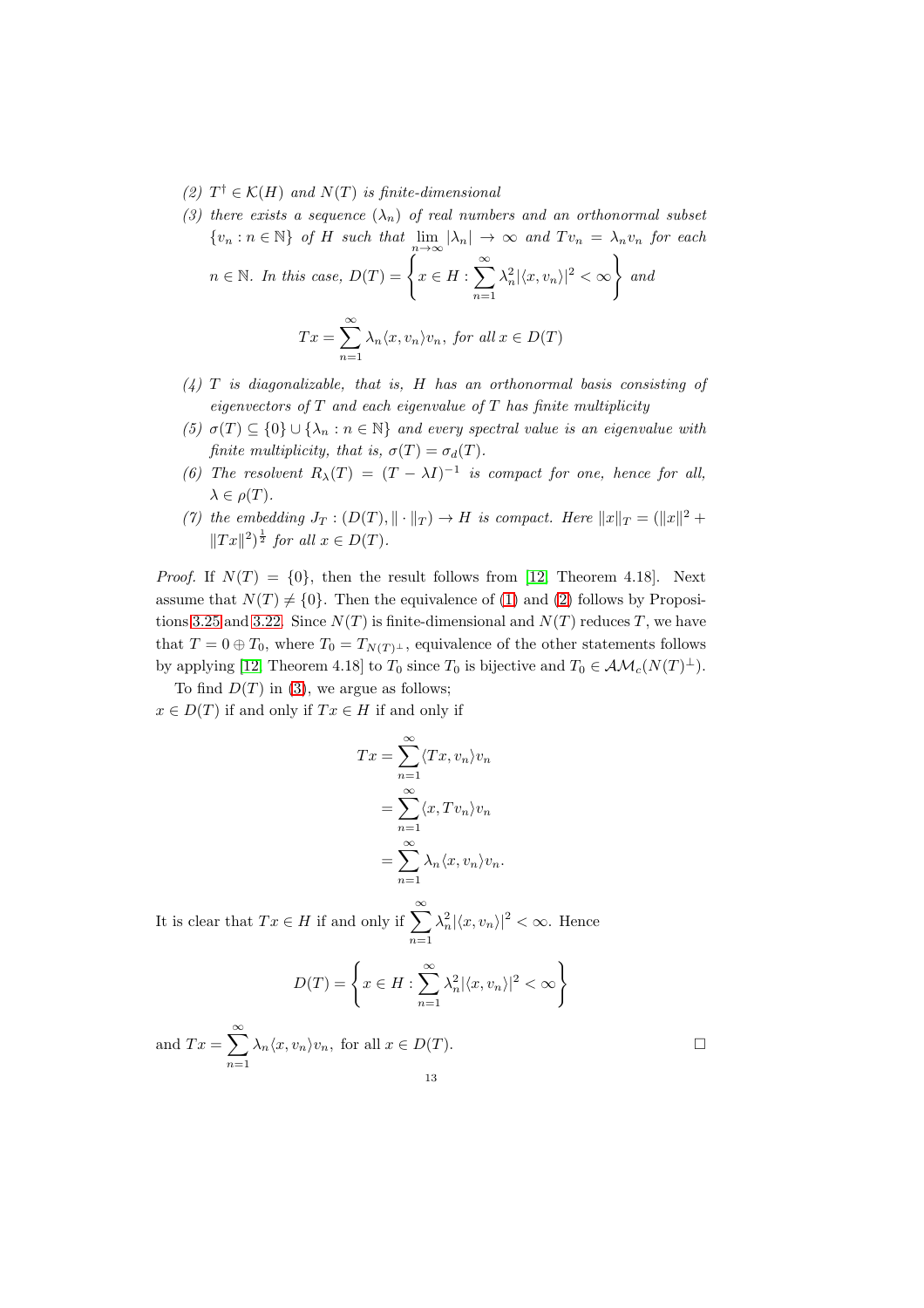It is natural to ask whether Theorem [3.29](#page-11-2) holds true for normal operators. Here we answer this question.

**Theorem 3.30** (Spectral theorem for unbounded normal  $AM$ -operators). Let H be an infinite-dimensional Hilbert space and  $T \in \mathcal{C}(H)$  be normal. Assume that T is unbounded. Then the following statements are equivalent.

- <span id="page-13-1"></span><span id="page-13-0"></span>(1)  $T \in \mathcal{AM}_c(H)$
- <span id="page-13-2"></span>(2)  $T^{\dagger} \in \mathcal{K}(H)$  and  $N(T)$  is finite-dimensional
- (3) there exists a sequence  $(\lambda_n)$  of complex numbers and an orthonormal subset  $\{v_n : n \in \mathbb{N}\}\$  of H such that  $\lim_{n\to\infty} |\lambda_n| \to \infty$  and  $Tv_n = \lambda_n v_n$  for each  $n \in \mathbb{N}$ . In this case,  $D(T) = \left\{x \in H : \sum_{n=1}^{\infty} \mathbb{N} \right\}$  $n=1$  $\lambda_n^2 |\langle x,v_n\rangle|^2 < \infty$ and  $Tx = \sum_{n=1}^{\infty}$  $\sum_{n=1} \lambda_n \langle x, v_n \rangle v_n$ , for all  $x \in D(T)$
- <span id="page-13-4"></span><span id="page-13-3"></span> $(4)$  T is diagonalizable, that is, H has an orthonormal basis consisting of eigenvectors of  $T$  and each eigenvalue of  $T$  has finite multiplicity.
- <span id="page-13-5"></span>(5)  $\sigma(T) \subseteq \{0\} \cup \{\lambda_n : n \in \mathbb{N}\}\$  and every spectral value is an eigenvalue with finite multiplicity, that is,  $\sigma(T) = \sigma_d(T)$ .
- <span id="page-13-6"></span>(6) The resolvent  $R_{\lambda}(T) = (T - \lambda I)^{-1}$  is compact for one, hence for all,  $\lambda \in \rho(T)$ .
- (7) the embedding  $J_T : (D(T), \|\cdot\|_T) \to H$  is compact. Here  $\|x\|_T = (\|x\|^2 +$  $||Tx||^2)^{\frac{1}{2}}$  for all  $x \in D(T)$ .

*Proof.* Equivalence of [\(1\)](#page-13-0) and [\(2\)](#page-13-1) follows by Theorem [3.26.](#page-11-3) Next assume that (2) is true. They by the spectral theorem for compact normal operators, there exists a sequence  $(\mu_n)$  of complex numbers and an orthonormal system  $\{\phi_n\}$  such that

$$
T^{\dagger}y = \sum_{n=1}^{\infty} \mu_n \langle y, \phi_n \rangle \phi_n, \text{ for all } x \in H.
$$

From the above equation it is clear that  $T^{\dagger}(\phi_n) = \mu_n \phi_n$  for each  $n \in \mathbb{N}$ . That is,  $\phi_n \in R(T^{\dagger}) = C(T)$ . It is also clear that  $T^{\dagger}(y) \in C(T)$ . Since T is normal, it is easy to observe that  $N(T) = N(T^*) = N(T^{\dagger})$ . Note that  $\phi_n = P_{R(T)}(\phi_n) =$  $TT^{\dagger}(\phi_n)$  for all  $n \in \mathbb{N}$ . Hence we have  $T\phi_n = \lambda_n \phi_n$  for all  $n \in \mathbb{N}$ , where

$$
\lambda_n = \begin{cases} 0 & \text{if } \mu_n = 0, \\ \mu_n^{-1} & \text{if } \lambda_n \neq 0. \end{cases}
$$

Since  $T^{\dagger}y \in C(T)$ ,  $TT^{\dagger}y$  is meaningful. Following the similar steps as in [\(3\)](#page-12-1) of Theorem [3.29,](#page-11-2) we can determine  $D(T)$  easily. On the other hand, following similar arguments about T and  $T^{\dagger}$ , we can easily prove the implication  $(3) \Rightarrow (2)$  $(3) \Rightarrow (2)$ .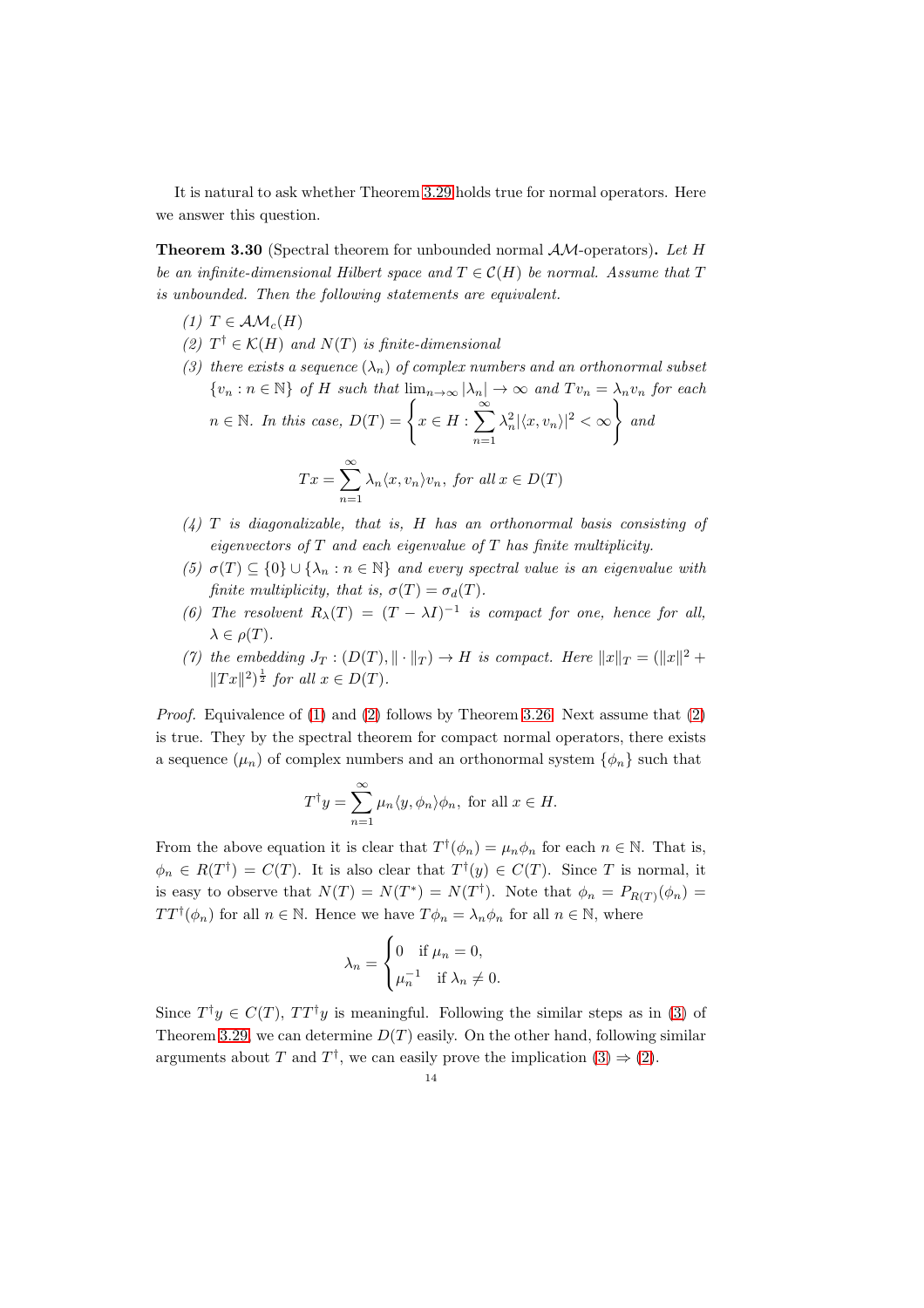Proof of [\(3\)](#page-13-2)  $\Leftrightarrow$  [\(4\)](#page-13-3): By (3) it is clear that  $T|_{R(T)}$  is diagonalizable. Observe that if  $0 \in \sigma(T)$  and as it is an isolated point, it must be an eigenvalue of T and hence by [, ],  $R(T)$  must be closed. So we have  $H = R(T) \oplus R(T)^{\perp} = R(T) \oplus N(T)$ . As  $N(T)$ is finite dimesnsional, we can take an orthonormal basis of it and adjoin it with an orthonormal basis  $\{\phi_n : n \in \mathbb{N}\}\$  of  $R(T)$  so that we can obtain an orthonormal basis of  $H$  consisting of eigenvectors of  $T$ .

On the other hand, since T is not bounded, we can conclude that  $\sigma(T)$  is unbounded. It is easy to establish the representation of  $T$  and determine the domain easily.

Proof of  $(4) \Leftrightarrow (5)$  $(4) \Leftrightarrow (5)$ : the implication  $(4) \Rightarrow (5)$  is easy to prove. To prove the other way implication, let us assume that  $\sigma(T) = \sigma_d(T)$ . Let  $\sigma(T) = {\lambda_1, \lambda_2, \lambda_3, \ldots}$ . Write  $G_n = N(T - \lambda_n I)$ . It is easy to prove that each  $G_n$  reduces T. By using the Zorn's Lemma, we can show that  $H = \bigoplus_{n=1}^{\infty} H_n$  $n=1$  $G_n$  from which we can conclude that  $T$  is diagonalizable.

Proof of [\(5\)](#page-13-4)  $\Leftrightarrow$  [\(6\)](#page-13-5): Let us assume that  $\sigma(T) = \sigma_d(T) = {\lambda_1, \lambda_2, \lambda_3, \ldots}$ . Since T is unbounded,  $\sigma(T)$  is unbounded closed subset of C. Hence  $Tx =$  $\sum^{\infty}$  $\sum_{n=1} \lambda_n P_n x$ , where  $P_n$  is an orthogonal projection onto  $N(T - \lambda_n I)$  with  $D(T) =$  ${x \in H : \sum^{\infty}$  $\sum_{n=1} |\lambda_n|^2 ||P_n x||^2 < \infty$ . Hence if  $\lambda \in \rho(T)$ , then  $(T - \lambda I)^{-1} = \sum^{\infty}$  $\sum_{n=1} (\lambda_n - \lambda)^{-1} P_n.$ 

It is easy to see that  $|(\lambda_n - \lambda)^{-1}| \to 0$  as  $n \to \infty$ . From this it is easy to see that  $(T - \lambda I)^{-1} \in \mathcal{K}(H).$ 

Proof of  $(6) \Leftrightarrow (7)$  $(6) \Leftrightarrow (7)$ : the proof this follows as in the similar lines of the self-adjoint case. We refer to [\[23,](#page-16-3) Theorem 5.12] for details.  $\square$ 

Next, we turn our attention to invariant and hyperinvariant subspaces. Recall that a closed subspace  $M$  of  $H$  is said to be invariant under a densely defined closed operator T if  $T(D(T) \cap M) \subseteq M$ , and hyperinvariant if M is invariant under every  $A \in \mathcal{B}(H)$  such that  $AT \subseteq TA$ .

If  $T \in \mathcal{AM}_c(H)$  is unbounded and has a bounded inverse, then T has a nontrivial hyperinvariant subspace. Here we remove the invertibility condition and prove the same result.

<span id="page-14-0"></span>**Proposition 3.31.** If  $T \in AM<sub>c</sub>(H)$  is densely defined and unbounded, then T has a non trivial hyperinvariant subspace.

*Proof.* If T is bijective, then  $T^{-1} \in \mathcal{B}(H)$ . Hence by [\[12,](#page-15-0) Theorem 4.14], T has a hyperinvariant subspace. So assume that  $T$  is not bijective. Note that  $R(T)$  is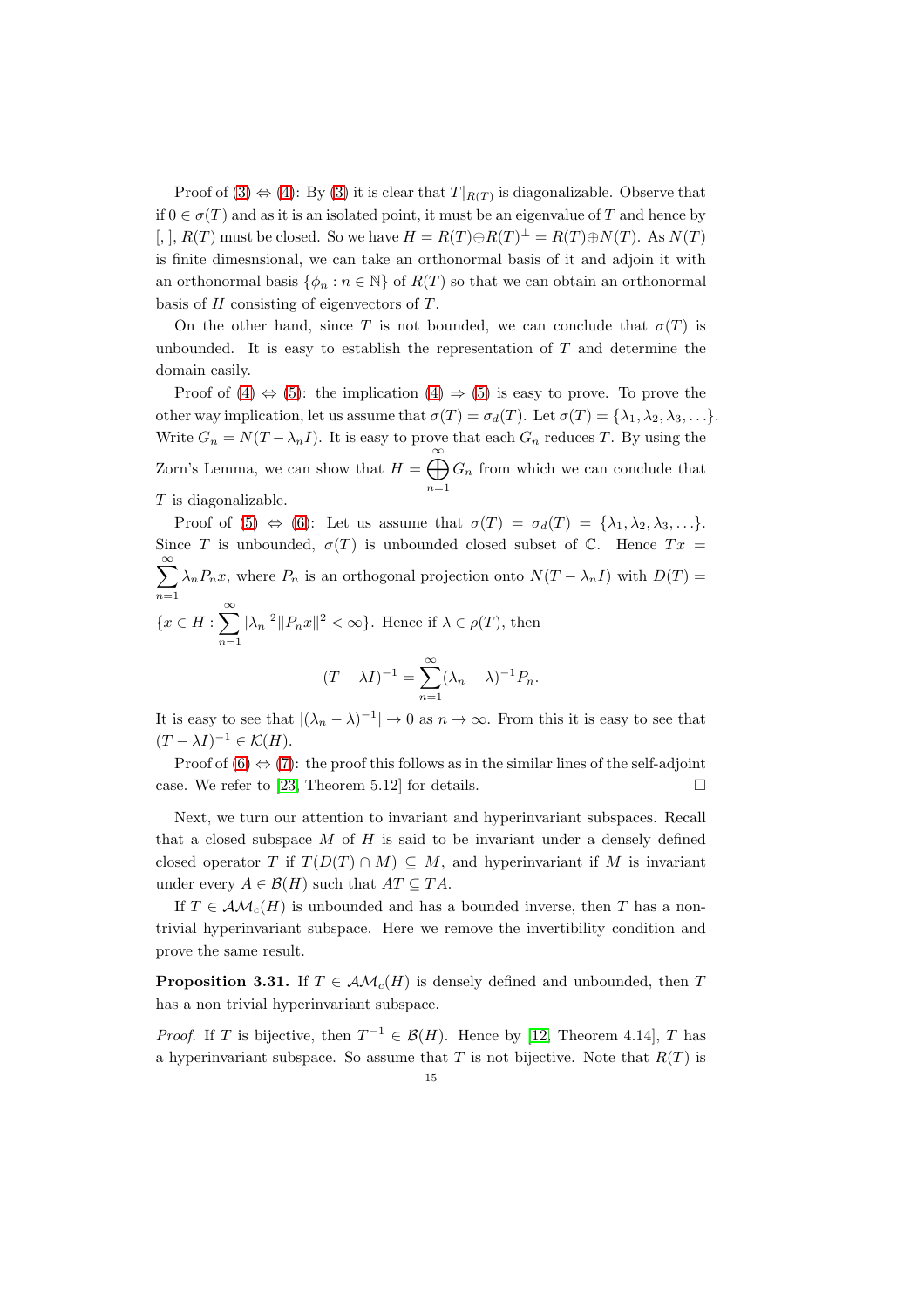closed by [\[12,](#page-15-0) Proposition 4.2]. If T is one-to-one but not onto, then  $R(T)$  is a non trivial hyperinvariant subspace for  $T$ . If  $T$  is onto but not one-to-one, then  $N(T)$  is a hyperinvariant subspace for T.

Corollary 3.32. Assume  $T \in \mathcal{C}(H)$  is densely defined, unbounded. If  $R(T)$  is closed and  $T^{\dagger} \in \mathcal{K}(H)$ , then T has a hyperinvariant subspace.

*Proof.* First note that if  $N(T) \neq \{0\}$ , then clearly  $N(T)$  is a hyperinvariant subspace for T. So assume that  $N(T) = \{0\}$ . By Theorem [3.25,](#page-11-0) it follows that  $T \in \mathcal{AM}_c(H)$ . Hence by Theorem [3.31,](#page-14-0) it is clear that T has a hyperinvariant  $\Box$ subspace.

Acknowledgments. The second author's research is supported by SERB grant No. MTR/2019/001307, Govt. Of India.

#### **REFERENCES**

- <span id="page-15-5"></span><span id="page-15-2"></span>1. N. Bala and G. Ramesh, A Bishop-Phelps-Bollobás type property for minimum attaining operators, Oper. Matrices 15 (2021), no. 2, 497–513.
- <span id="page-15-3"></span>2. N. Bala and R. Golla, Spectral properties of absolutely minimum attaining operators, Banach J. Math. Anal. 14 (2020), no. 3, 630–649.
- <span id="page-15-6"></span>3. Neeru Bala and Golla Ramesh, Hyperinvariant subspace for absolutely norm attaining and absolutely minimum attaining operators, Preprint (2020), https://arxiv.org/abs/2002.09167
- <span id="page-15-8"></span>4. A. Ben-Israel and T. N. E. Greville, *Generalized inverses: theory and applications*, Wiley-Interscience, New York, 1974.
- 5. M. Š. Birman and M. Z. Solomjak, Spectral theory of selfadjoint operators in Hilbert space (Russian), Leningrad. Univ., Leningrad, 1980.
- 6. X. Carvajal and W. Neves, Operators that achieve the norm, Integral Equations Operator Theory 72 (2012), no. 2, 179–195.
- <span id="page-15-1"></span>7. X. Carvajal and W. Neves, Operators that attain their minima, Bull. Braz. Math. Soc. (N.S.) 45 (2014), no. 2, 293–312.
- 8. J. Ganesh, G. Ramesh and D. Sukumar, A characterization of absolutely minimum attaining operators, J. Math. Anal. Appl. 468 (2018), no. 1, 567–583.
- 9. J. Ganesh, G. Ramesh and D. Sukumar, Perturbation of minimum attaining operators, Adv. Oper. Theory 3 (2018), no. 3, 473–490.
- <span id="page-15-7"></span>10. S. Goldberg, *Unbounded linear operators: Theory and applications*, McGraw-Hill, New York, 1966.
- <span id="page-15-0"></span>11. T. Kato, *Perturbation theory for linear operators*, second edition, Springer, Berlin, 1976.
- <span id="page-15-4"></span>12. S. H. Kulkarni and G. Ramesh, Absolutely minimum attaining closed operators, J. Anal. 29 (2021), no. 2, 473–492.
- 13. S. H. Kulkarni and G. Ramesh, On the denseness of minimum attaining operators, Oper. Matrices 12 (2018), no. 3, 699–709.
- 14. E. C. Lance, *Hilbert* C∗*-modules*, London Mathematical Society Lecture Note Series, 210, Cambridge University Press, Cambridge, 1995.
- <span id="page-15-9"></span>15. S. K. Pandey and V. I. Paulsen, A spectral characterization of AN operators, J. Aust. Math. Soc. 102 (2017), no. 3, 369–391.